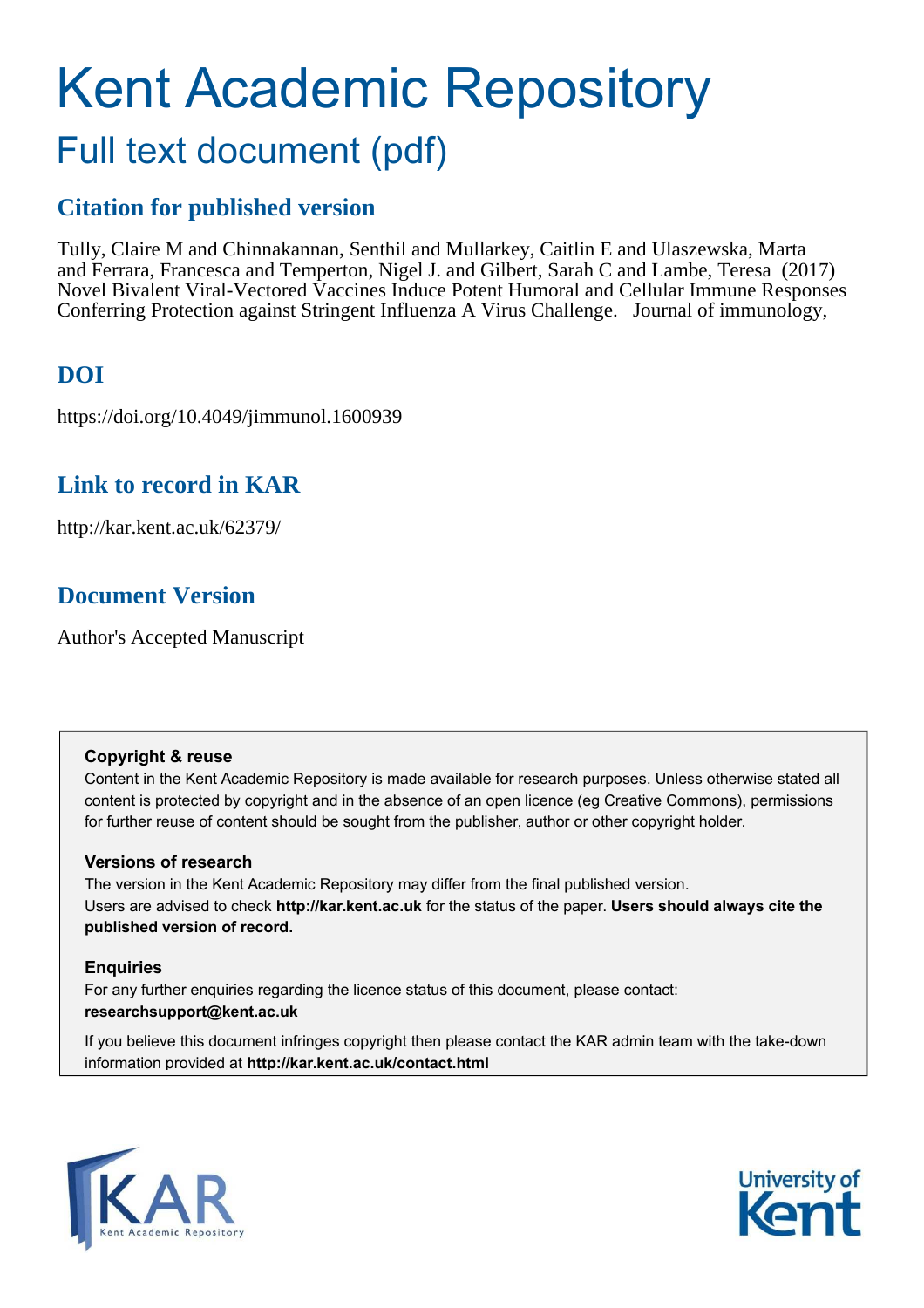| $\mathbf{1}$   | <b>Novel Bivalent Viral-Vectored Vaccines Induce Potent Humoral and Cellular</b>                                                                 |
|----------------|--------------------------------------------------------------------------------------------------------------------------------------------------|
| $\overline{2}$ | Immune Responses Conferring Protection Against Stringent Influenza A                                                                             |
| 3              | <b>Virus Challenge</b>                                                                                                                           |
| 4              | Claire M. Tully <sup>*</sup> , Senthil Chinnakannan <sup>†</sup> , Caitlin E. Mullarkey <sup>‡</sup> , Marta Ulaszewska <sup>*</sup> , Francesca |
| 5              | Ferrara <sup>§</sup> , Nigel Temperton <sup>§</sup> , Sarah C. Gilbert <sup>*</sup> and Teresa Lambe <sup>*</sup> <sup>1</sup>                   |
| 6              |                                                                                                                                                  |
| 7              | * The Jenner Institute, University of Oxford, ORCRB, Roosevelt Drive, Oxford OX3 7DQ                                                             |
| 8              | <sup>†</sup> Experimental Medicine Division, The Peter Medawar Building for Pathogen Research, University of                                     |
| 9              | Oxford, South Parks Road, OX1 3SY                                                                                                                |
| 10             | <sup>‡</sup> Viral Pseudotype Unit, Department of Microbiology, Icahn School of Medicine at Mount Sinai, One                                     |
| 11             | Gustave L. Levy Place, Box 1124, New York, NY 10029                                                                                              |
| 12             | <sup>§</sup> Medway School of Pharmacy, The Universities of Greenwich and Kent at Medway, Anson Building,                                        |
| 13             | Central Avenue, Chatham Maritime, Chatham, Kent, ME4 4TB                                                                                         |
| 14             |                                                                                                                                                  |
| 15             | <sup>1</sup> Corresponding author: Teresa Lambe                                                                                                  |
| 16             | Telephone: +44 1865 617 621                                                                                                                      |
| 17             | Fax: +44 1865 617 608                                                                                                                            |
| 18             | Email: Teresa.lambe@ndm.ox.ac.uk                                                                                                                 |
| 19             |                                                                                                                                                  |
| 20             | Keywords: heterosubtypic vaccine, influenza, Viral-vector                                                                                        |
| 21             | Running title: Bivalent Vaccines Protect Against Influenza Challenge                                                                             |
| 22             |                                                                                                                                                  |
| 23             |                                                                                                                                                  |
| 24             |                                                                                                                                                  |
|                |                                                                                                                                                  |

 $\mathbf{1}$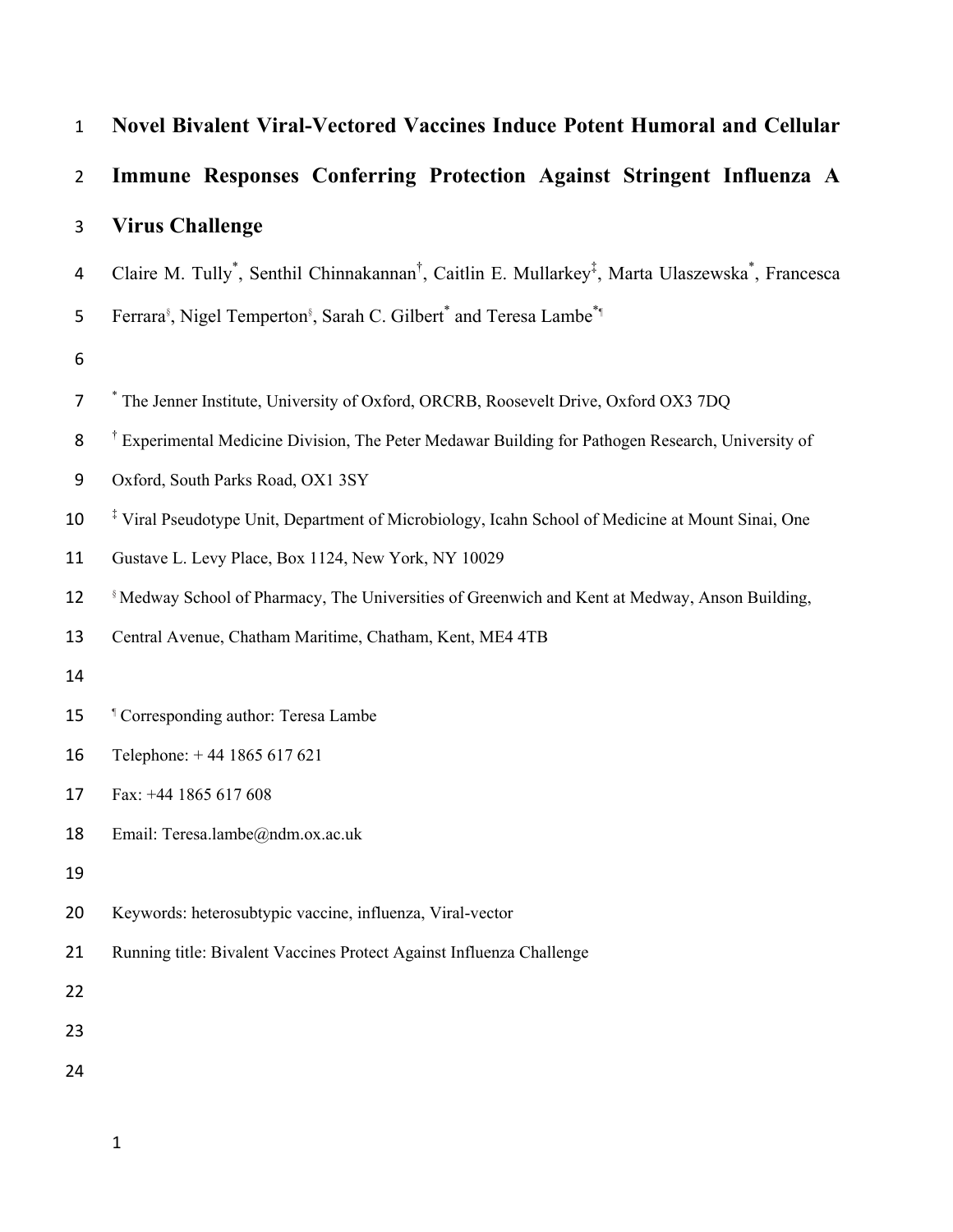### ヲヵ **Abstract:**

26 Seasonal influenza viruses (IAV) are a common cause of acute respiratory illness worldwide and 27 generate a significant socio-economic burden. IAV rapidly mutate, necessitating annual vaccine 28 reformulation as traditional vaccines do not typically induce broad-spectrum immunity. In ヲΓ addition to seasonal infections, emerging pandemic influenza viruses present a continued threat 30 to global public health. Pandemic influenza viruses have consistently higher attack rates and are 31 typically associated with greater mortality as compared to seasonal strains. Ongoing strategies to 32 improve vaccine efficacy typically focus on providing broad-spectrum immunity, and while both 33 B and T cells can mediate heterosubtypic responses, typical vaccine development will augment 34 either humoral or cellular immunity. However, multipronged approaches, targeting several 35 antigens, may limit the generation of viral escape mutants. There are few vaccine platforms that 36 can deliver multiple antigens and generate robust cellular and humoral immunity. In this work, 37 we describe a novel vaccination strategy, tested pre-clinically in mice, for the delivery of novel 38 bivalent viral-vectored vaccines. Here, we show this strategy elicits potent T cell responses ンΓ toward highly conserved internal antigens, whilst simultaneously inducing high levels of 40 antibodies towards hemagglutinin (HA). Importantly, these humoral responses generate long-41 lived plasma cells and generate antibodies capable of neutralising variant HA-expressing 42 pseudotyped lentiviruses. Significantly, these novel viral-vectored vaccines induce strong 43 immune responses capable of conferring protection in a stringent influenza A virus challenge. 44 Thus, this vaccination regimen induces lasting efficacy toward influenza. Importantly, the 45 simultaneous delivery of dual antigens may alleviate the selective pressure thought to potentiate 46 antigenic diversity in avian influenza viruses.

ヴΑ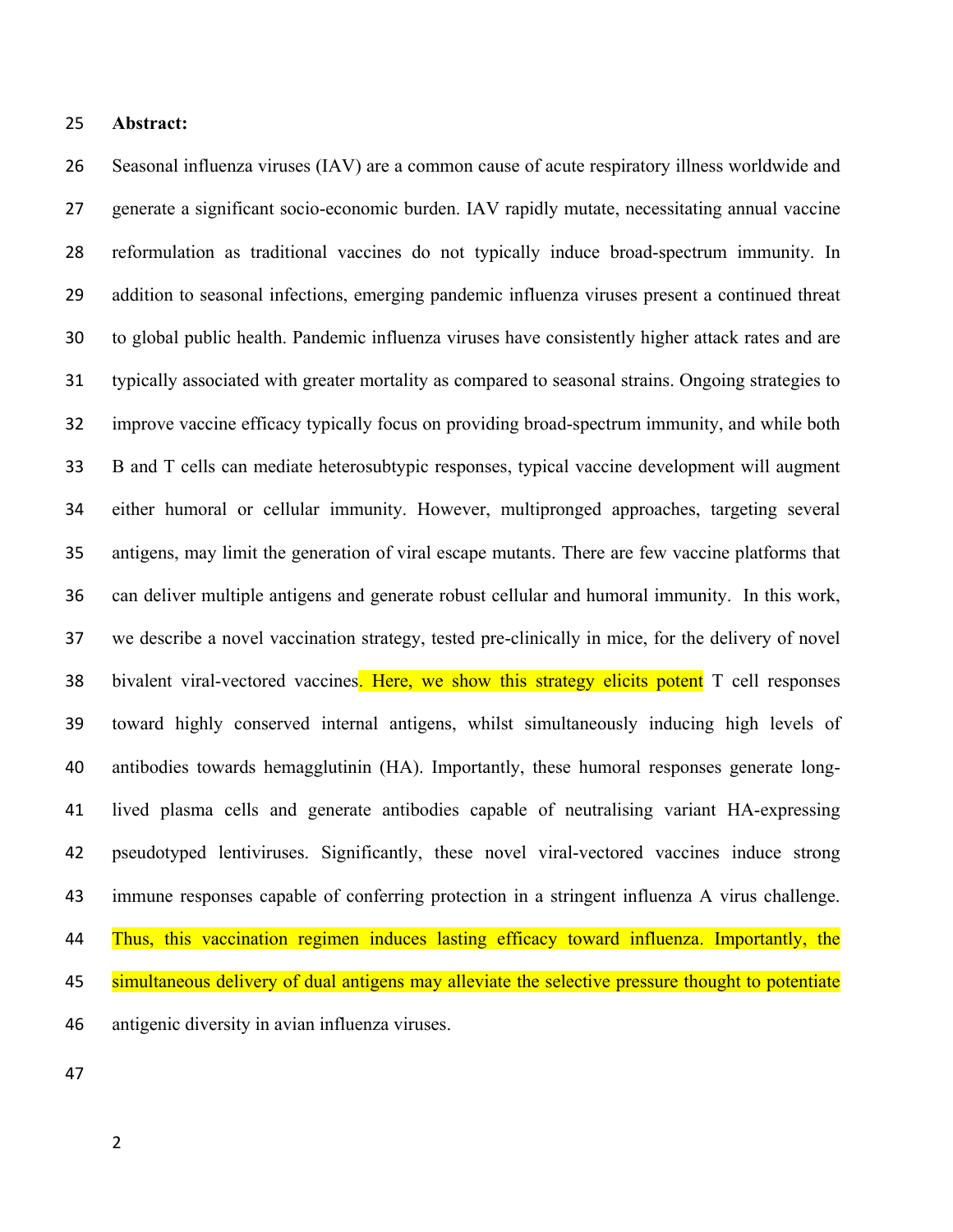#### **Introduction** 48

Seasonal influenza A virus (IAV) infections cause significant morbidity and mortality worldwide 49 50 and remain a major public health concern. The novel avian-origin influenza A strain (H7N9), initially identified in 2013, is now circulating with almost annual frequency and accounted for 51 one-third of all cases n the 2016/2017 influenza season. Most worringly, the case-fatality rate for 52 this virus exceeds 40% (1-3). In addition, H7N9 influenza viruses have recently been assessed 53 as having the highest potential pandemic risk of any novel influenza A viruses; this assessment is 54 based on recent studies which indicate that H7N9 viruses have increased genetic diversity, 55 geographical distribution, and in recent outbreaks a significantly higher proportion of H7N9-56 infected patients have needed care in an ICU  $(1-3)$ . For the past 70 years vaccination has been 57 58 the mainstay healthcare strategy against influenza infection (4-6). However traditional inactivated influenza vaccines (IIVs) confer strain-specific protection and do not typically induce 59 the broad-spectrum immunity needed in the face of a newly emergent IAV (7-9). The possible 60 61 threat of a pandemic outbreak has therefore catalysed the development of broadly protective IAV vaccines. 62

63

Recent strategies to augment and broaden vaccine efficacy have shifted towards the development 64 of 'universal' vaccines capable of providing heterosubtypic protection against multiple, or 65 possibly all subtypes of IAV. While both humoral and cellular immunity can mediate 66 heterosubtypic responses, inducing antibodies against the more conserved stalk domain of 67 hemagglutinin (HA) has been the recent focus of many vaccine programmes (10, 11). However, 68 multipronged approaches, targeting several antigens inducing both humoral and cellular 69 70 responses may limit the generation of viral escape mutants compared to vaccines targeting a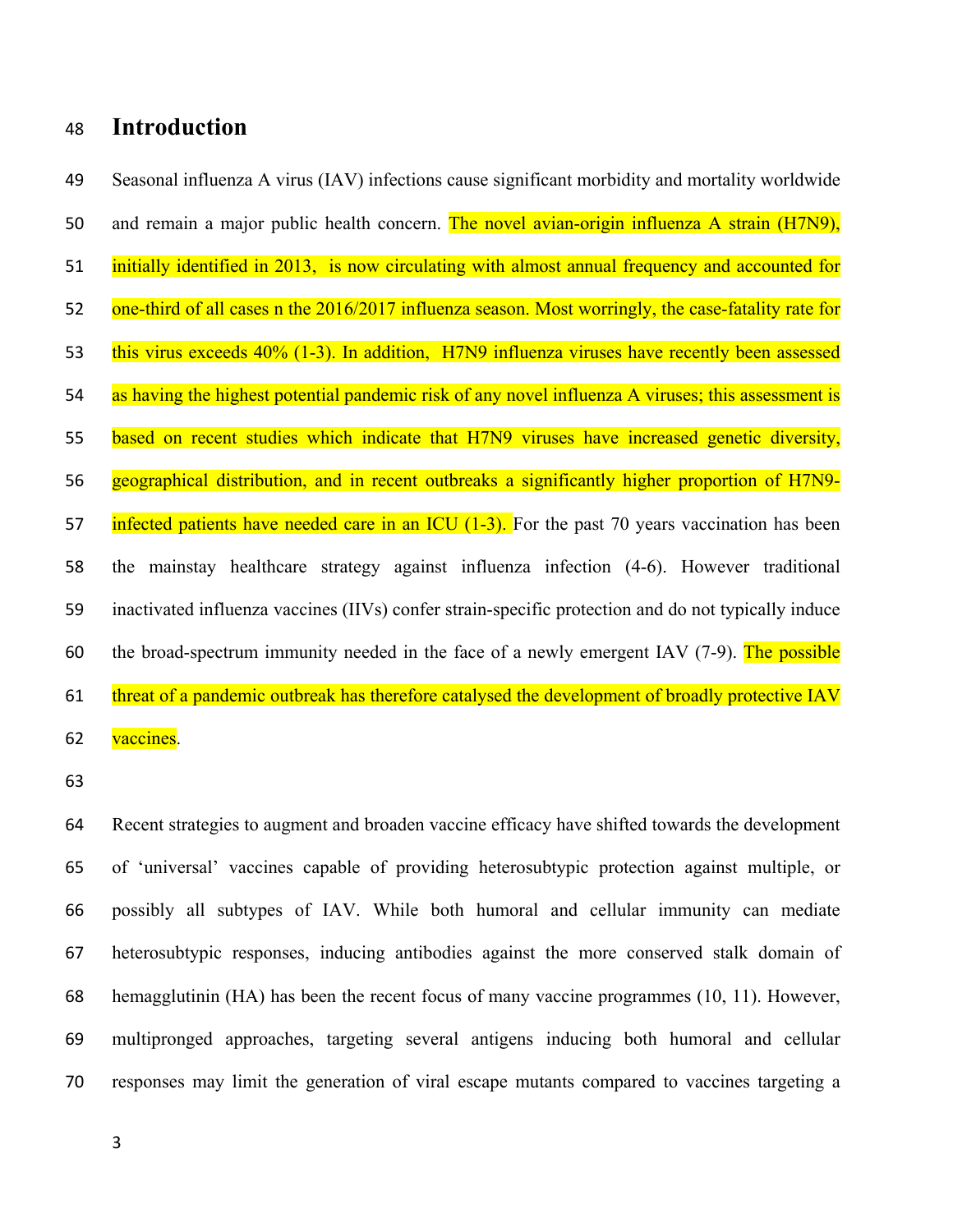| 71 | limited number of protective epitopes on the HA stalk. There are few vaccine technologies that     |
|----|----------------------------------------------------------------------------------------------------|
| 72 | will facilitate the delivery of multiple antigens to generate robust cellular and humoral immunity |
| 73 | toward infectious disease antigens.                                                                |
| 74 |                                                                                                    |
| 75 | Viral-vectored vaccines have been developed for the induction of strong humoral and potent         |
| 76 | cellular immunity toward encoded antigens. An added strength of this platform is that viral        |
| 77 | vectors can accommodate more than one antigen (12). For heterologous prime-boost vaccination       |
| 78 | strategies, typically, one viral vector (e.g. Chimpanzee Adenovirus (ChAd)) encoding the target    |
| 79 | antigen(s) is used for the priming vaccination and a different platform, most often Modified       |
| 80 | Vaccinia Ankara (MVA), is used for the boost or repeat vaccination. In the present study we        |
| 81 | describe novel ChAd and MVA-vectored vaccines designed to simultaneously induce                    |
| 82 | heterosubtypic and protective B and T cell responses against three influenza A antigens, HA, NP    |
| 83 | and M1. Using a heterologous prime-boost strategy, we induce high levels of heterosubtypic and     |
| 84 | homologous immune responses targeting the major virion surface protein, HA and the conserved       |
| 85 | internal viral antigens NP and M1. We demonstrate protection, post prime-boost, vaccination in a   |
| 86 | stringent challenge model of mouse adapted avian IAV.                                              |
|    |                                                                                                    |

87

ΒΒ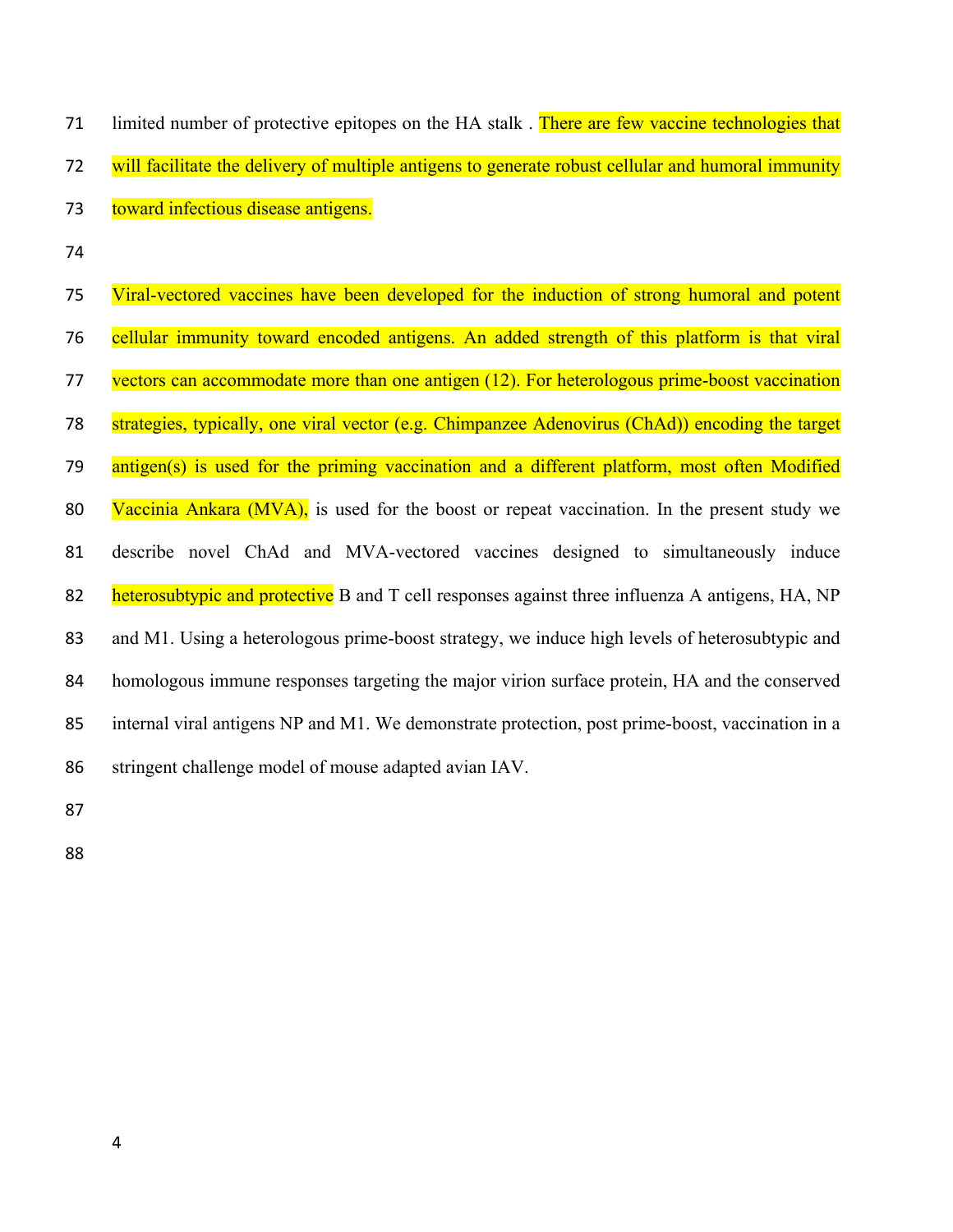#### ΒΓ **Materials and Methods**

### **90 Recombinant ChAd and MVA vaccines**

91 The construction of ChAdOx1 NP+M1 has been described previously (13). Details of the viral **92** vectored vaccines used in these studies are as **described in Table I**:

93

### Γヴ **Immunizations**

Γヵ Procedures were performed according to the Scientific Procedures act 1986 (U.K.) and were Γヶ approved by the University of Oxford Animal Care and Ethical Review Committee. 6-8 week-97 old female BALB/c  $(H-2<sup>d</sup>)$  mice were obtained from Harlan Laboratories, Oxfordshire and were 98 housed under specific pathogen free conditions. All vaccines were formulated in endotoxin-free **99** PBS and administered intramuscularly in a total volume of 50μL. **BALB/c mice were immunized** 100 i.m. with either 10μg of HA7 protein or MVA (1x10<sup>6</sup> PFU of MVA-GFP or MVA-NP+M1 or 101 MVA-NP+M1-H5 or MVA- NP+M1-H7) or ChAdOx1 (2.2x10<sup>6</sup> iu of ChAdOx1 NP+M1 and/or 1x10<sup>8</sup> iu ChAdOx1 H7 or 1x10<sup>8</sup> ヱヰヲ iu ChAdOx1 GFP). For prime-boost regimens mice were 103 vaccinated with ChAdOx1 viral vectored vacines and eight weeks later all mice were boosted 104  $\frac{\text{with }1 \times 10^6 \text{ PFU of MVA}}{1000 \text{ PFU of MVA}}$ 

105

### 106 **ELISpot**

107 Spleen ELISpot was performed to measure antigen-specific IFN- $\gamma$  as described previously 108 (14). The immunodominant H2- $K^d$  restricted (BALB/c) epitope NP<sub>147-158</sub> (TYQRTRALV) was 109 used to measure post-vaccination responses following vaccination regimens with NP+M1 (15). 110 H7HA responses were measured after stimulation with peptide pools. Two peptide pools were 111 generated. The first pool contained peptides unique to A/Netherlands/219/2003. The second pool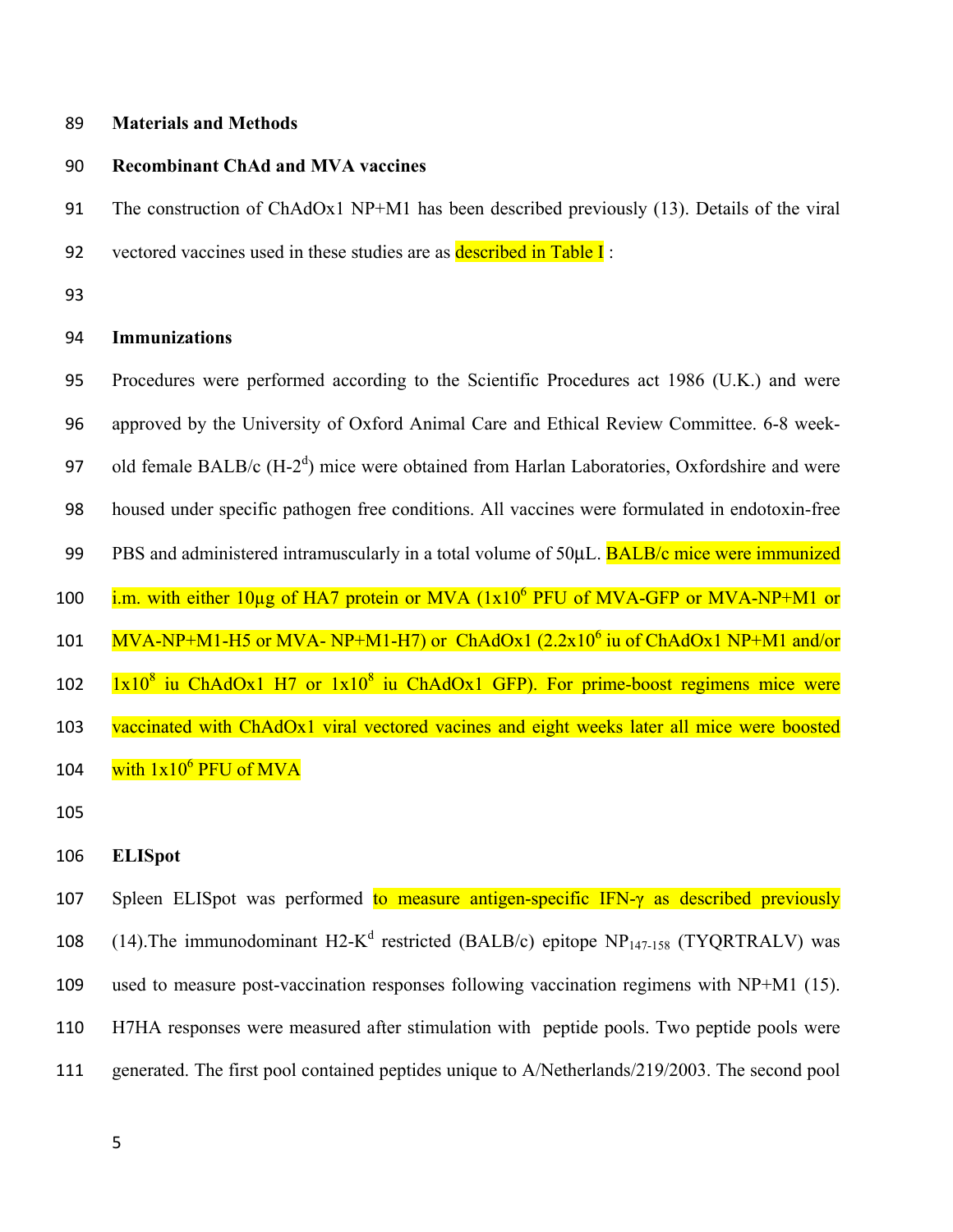- 112 contained peptides unique to A/Anhui/1/2013 and/or A/Shanghai/1/2013 when compared to 113 A/Netherlands/219/2003
- 114 Briefly, peptides that were conserved between A/Netherlands/219/2003 and A/Anhui/1/2013
- 115 were pooled from the BEI resource (NR44011). The resultant pool was representative of H7HA
- 116 from A/Netherlands/219/2003 (H7N7). All peptides that differed between ヱヱΑ A/Netherlands/219/2003 (H7N7) and divergent strains (A/Anhui/1/2013 (H7N9) and
- 118 A/Shanghai/1/2013) were pooled to generate a second peptide pool. This H7HA peptide pool is
- 119 representative of regions of amino acid sequence diversity in the HA of A/Anhui/1/2013 (H7N9)
- 120 and A/Shanghai/1/2013 (H7N9) when compared to the vaccine insert A/Netherlands/219/2003

121 (H7N7) and was generated from the BEI (NR44011 and NR-44012). H7 peptide pools were

123 A/Shanghai/1/2013 (H7N9) Hemagglutinin Protein Diverse Peptides, NR-44012. Medium alone

122 obtained through BEI Resources, NIAID, NIH: Peptide Array, Influenza Virus

- 124 was used as a negative control and pools of overlapping peptides (H7HA) or the NP<sub>147-158</sub>  $125$  (TYQRTRALV) were added typically at  $2\mu\text{g/mL}$ .
- 126
- **127 ELISA**

128 ELISA was performed essentially as described (14). Nunc Maxisorp<sup>®</sup> 96-well plates were 129 coated with  $0.1\mu$ g recombinant protein (H7HA protein was produced in-house as described (16)) 130 and recombinant H5HA protein (A/Vietnam/1203/2004 (H5N1), Recombinant from Baculovirus, 131 NR-10510 from BEI resources) per well and plates were washed and until the 5<sup>th</sup> dilution of the 132 reference standard (1:1,600 dilution) reached an approximate  $OD_{450}$  value of 1. This point was 133 defined as 1 Relative ELISA Unit (REU) and REU of test sera were calculated essentially as 134 described  $(14, 17)$ .

ヶ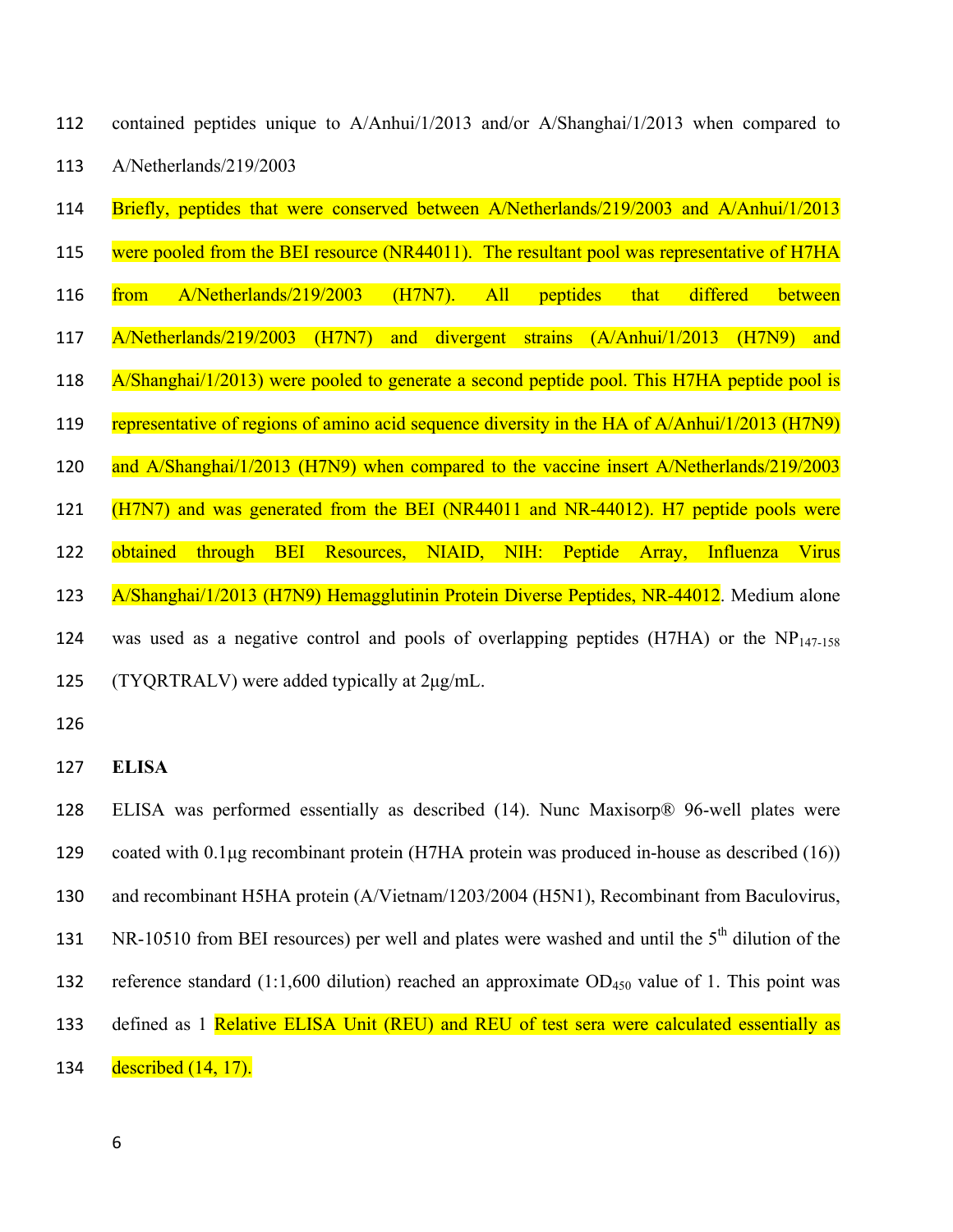135

### 136 **IgG Antibody Secreting Cell ELISPOT Assay**

137 Bone marrow IgG Antibody Secreting Cell ELISPOT Assay was performed as described (18, 19) 138 using approximately  $1x10^7$  cells/mL in complete Iscove's that had been rested overnight. 139 MultiScreen-IP filter plates were coated with 0.5μg recombinant HA while negative control  $140$  wells were coated with irrelevant protein  $(0.5\mu g)$  ovalbumin).

141

### **142 Pseudotype Neutralisation Assay**

143 Starting with an initial 1:40 dilution, test sera was diluted 2-fold in complete DMEM and assayed 144 as described (14) Results were normalized relative to cell-only and pseudotyped lentivirus-only 145 wells and expressed as the percentage of inhibition of pseudotyped lentivirus entry 146 (neutralisation). The half maximal inhibitory concentration  $(IC_{50})$  was calculated using GraphPad 147 Prism 6 software.

148

#### 149 **Challenge**

150 All animal protocols were reviewed and approved by the Mount Sinai Institutional Animal Care 151 and Use Committee (IACUC). To assess the protective efficacy of the prime-boost vaccination 152 regimen, 6-8 week-old female BALB/c  $(H-2<sup>d</sup>)$  mice (Jackson Laboratories Inc) were primed with either ChAdOx1 NP+M1 (1.1 x  $10^7$  infectious units (IU), Group 1), ChAdOx1-H7 HA (1 x  $10^8$ 153 154 IU, Group 2), or ChAdOx1-GFP  $(1 \times 10^8$ IU, Group 4) (n=10 mice per group). All viral vectors  $155$  were administered intramuscularly in the musculus tibialis in a final volume of  $50\mu$ L. One group 156 of animals received both ChAdOx1 NP+M1 and ChAdOx1-H7 HA, where each virus was 157 injected into seperate limbs (n=5 mice per group; Group 3). Animals vaccinated with  $10\mu$ g of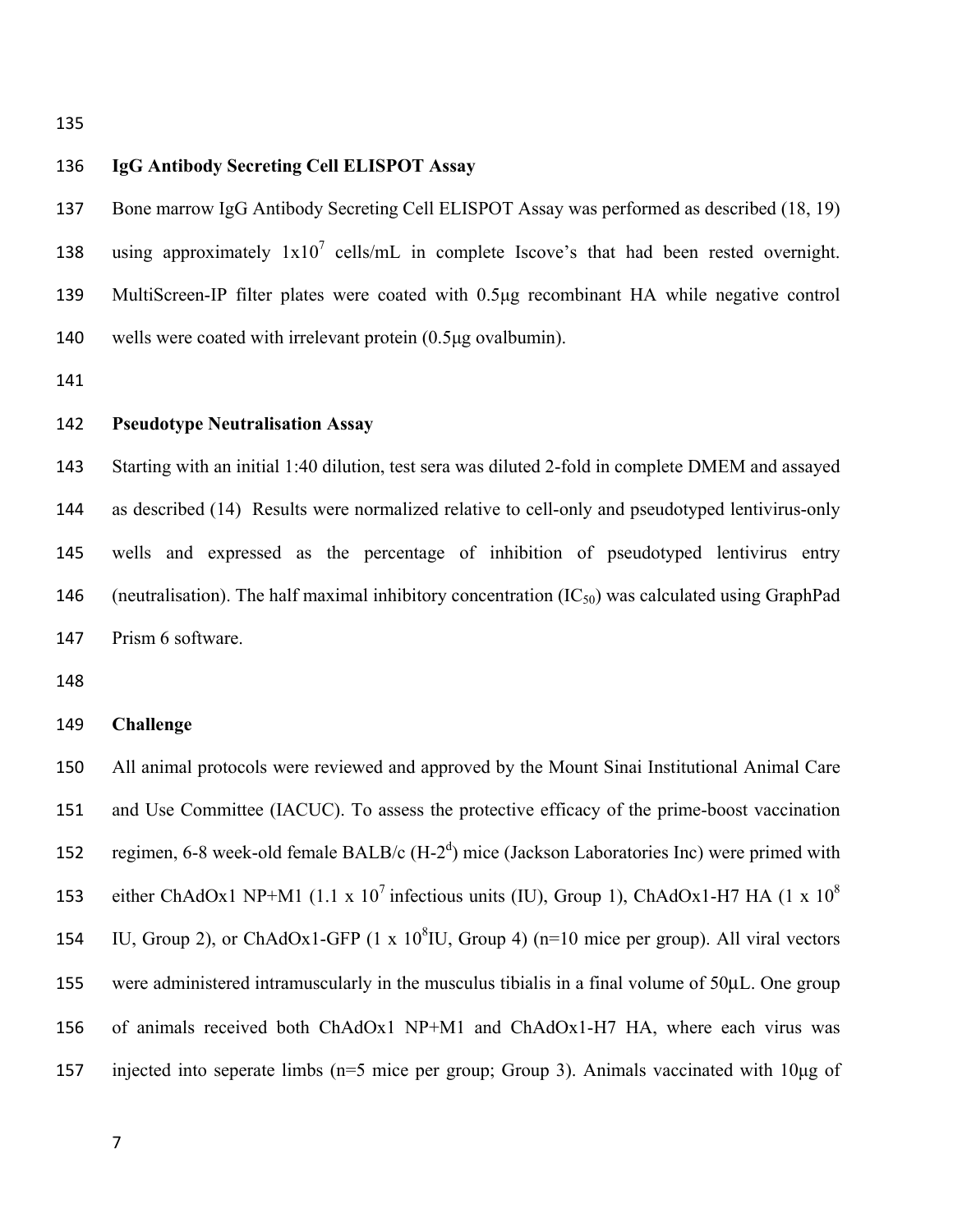158 recombinant H7 from A/Anhui/1/13 (H7N9) supplemented with 5 μg of R848 (Invivogen Inc) 159 served as a positive control (n=10, Group 5). Naïve animals remained unvaccinated (n=10, 160 Group 6). Eight weeks following the prime, Groups 1, 2, and 3 were boosted intramuscularly 161 with MVA-NP+M1 (1 x  $10^6$  IU). Group 4 received MVA-GFP as a boost and Group 5 was 162 administered 10μL of recombinant HA with R848. Blood ELISpots were performed at two 163 weeks post-boost to ensure successful vaccine uptake. Three weeks following boost vaccination 164 all animals (n=55) were anesthetized and challenged with  $\frac{5 \text{ murine } 50\% \text{ lethal doses } 5 \text{ xLD}_{50} \text{ of a}}{5 \text{ m}}$ 165 6:2 reassortment of A/Shanghai/1/13 (H7N9) virus. Weight was monitored daily for 14 days; 166 mice that lost 25% or more of their initial body weight were euthanized.

167

### 168 **Statistics**

ヱヶΓ Statistical analyses were carried out using GraphPad Prism software version 6 (GraphPad 170 Software, La Jolla, CA). Data was tested for normal distribution and the appropriate statistical 171 analysis applied.

Δ72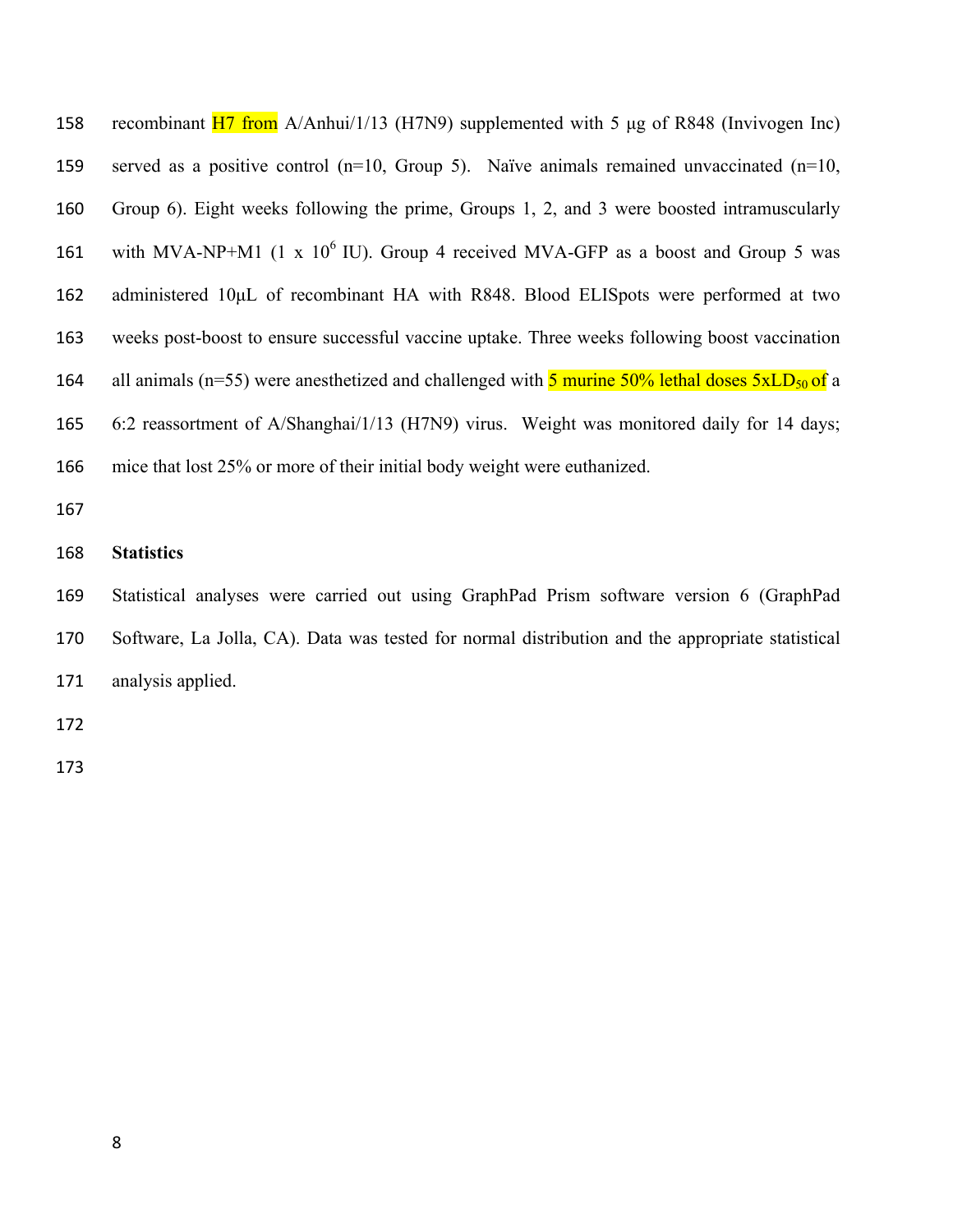- ヱΑヴ **Results**
- 175 Immunogenicity of Novel Bivalent Poxviral-Vectored Vaccines Expressing NP+M1 and **176 H5HA**
- 177 BALB/c mice were immunized intramuscularly (i.m.) with  $1x10^6$  plaque-forming units (PFU) of
- 178 MVA-H5, a single antigen vector expressing the Group 1 HA, H5HA (A/Vietnam/1203/2004;
- 179 H5N1), or, MVA-NP+M1-H5, a bivalent vaccine expressing the same H5HA antigen in addition 180 to the T cell fusion antigen,  $NP+M1$ .
- ヱΒヱ

182 These new-generation bivalent constructs express NP+M1 using the early vaccinia promoter 183 F11, while HA expression is driven by the P7.5 promoter. T cell immunogenicity was assessed 2 ヱΒヴ weeks after vaccination by *ex vivo* IFN-け ELISpot against the immunodominant BALB/c 185 epitope,  $NP<sub>147-158</sub> (TYQRTRALV)$  (Figure 1). T cell responses to this epitope in mice vaccinated 186 with the bivalent vaccine, MVA-NP+M1-H5, were higher (median spot forming units 187 (SFU)=206) ( $p=0.008$ ) when compared to mice vaccinated with MVA-NP+M1 (P7.5) (median 188 SFU=60) (Figure 1A). It has previously been shown that immunogenicity toward antigens 189 expressed under the F11 MVA promoter is greater than the response toward P7.5 expressed 190 antigens  $(20)$ .

191

192 Two weeks post-vaccination, total serum IgG responses were measured, by ELISA against 193 recombinant H5HA protein (A/Vietnam/1203/2004; BEI resources) (Figure 1B). No significant 194 differences were observed between mice receiving MVA-H5 or MVA-NP+M1-H5 (Figure 1B). **195**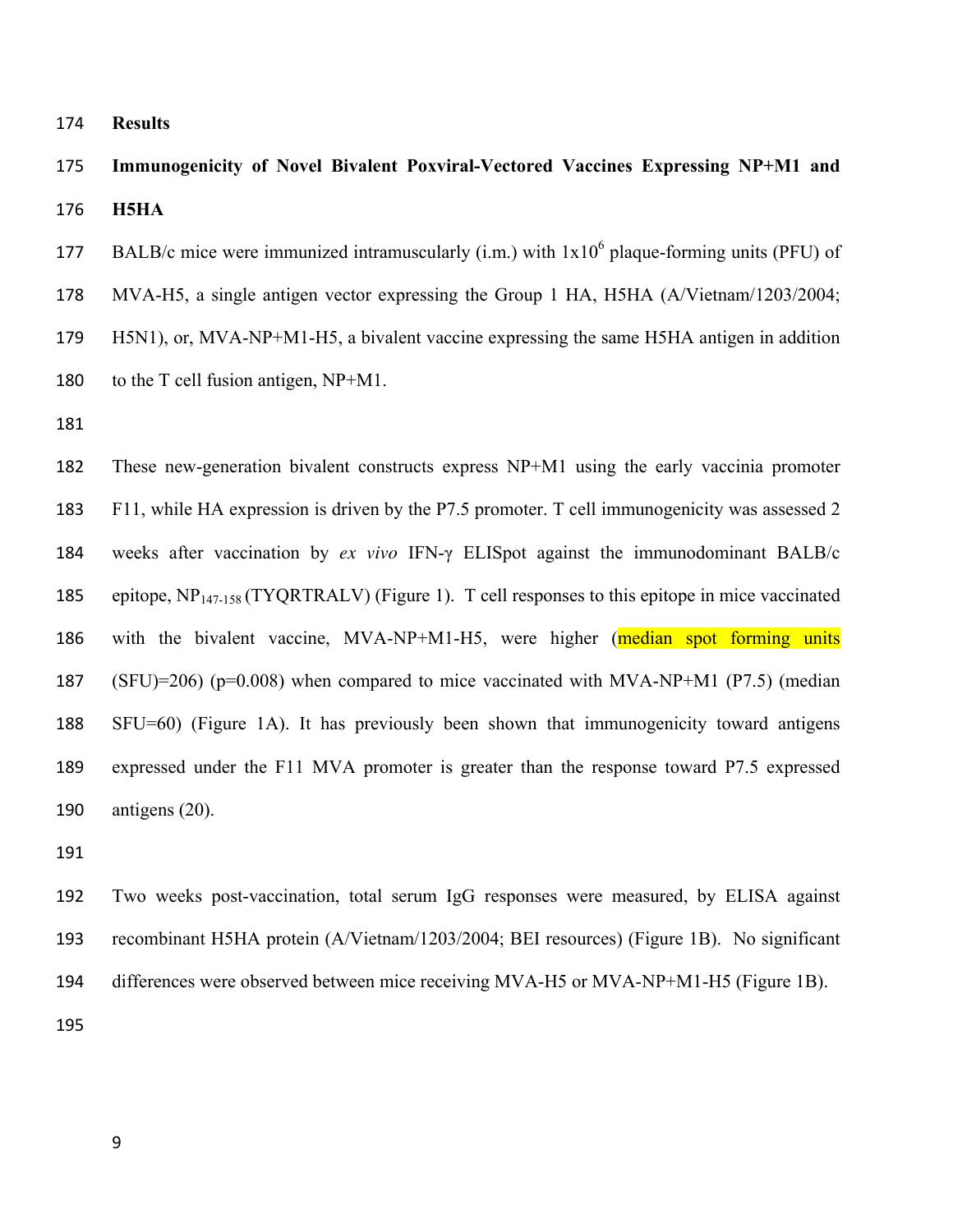### ヱΓヶ **Immunogenicity of Novel Bivalent Poxviral-Vectored Vaccines Expressing NP+M1 and**  ヱΓΑ **H7HA**

198 As the immunogenicity of HA can vary greatly depending on subtype, humoral responses 199 induced by vaccination with MVA-NP+M1-H7, a second bivalent construct expressing the 200 Group 2 HA, (A/Netherlands/219/2003; H7N7), in addition to NP+M1, was also investigated. 201 BALB/c mice  $(n=5-10)$  were immunized i.m. against H7HA and/or NP+M1.

**202** 

203 As before, T cell responses following vaccination with the bivalent vaccine  $MVA-NP+M1-H7$ , 204 wherein the expression of NP+M1 is driven by the F11 promoter, were significantly higher  $205$  compared to vaccination with MVA-NP+M1 (wherein expression was driven under the P7.5 206 promoter) (\*\*p<0.01). These results indicate that novel bivalent vaccine MVA-NP+M1-H7  $207$  elicits potent T cell responses against the NP+M1 fusion protein while also expressing a second  $208$  antigen from the same viral vector (Figure 2A).

**209** 

210 Serum was collected at 2 and 8 weeks post vaccination and total IgG responses were measured 211 against recombinant H7HA protein A/Netherlands/219/2003 (Figure 2B). As a comparator, a  $212$  group of mice were vaccinated with  $10\mu$ g recombinant H7HA protein. Mice immunized with 213 MVA-NP+M1-H7 had the highest median H7HA-specific IgG antibodies at 2 weeks post 214 vaccination compared to all other groups (Figure 2B). Importantly IgG antibody titres were 215 maintained and remained high out to 8 weeks post vaccination. Animals vaccinated with MVA- $216 \quad NP+M1-H7$  had the highest median responses at 8 weeks post-vaccination (Figure 2B). **217** 

ヲヱΒ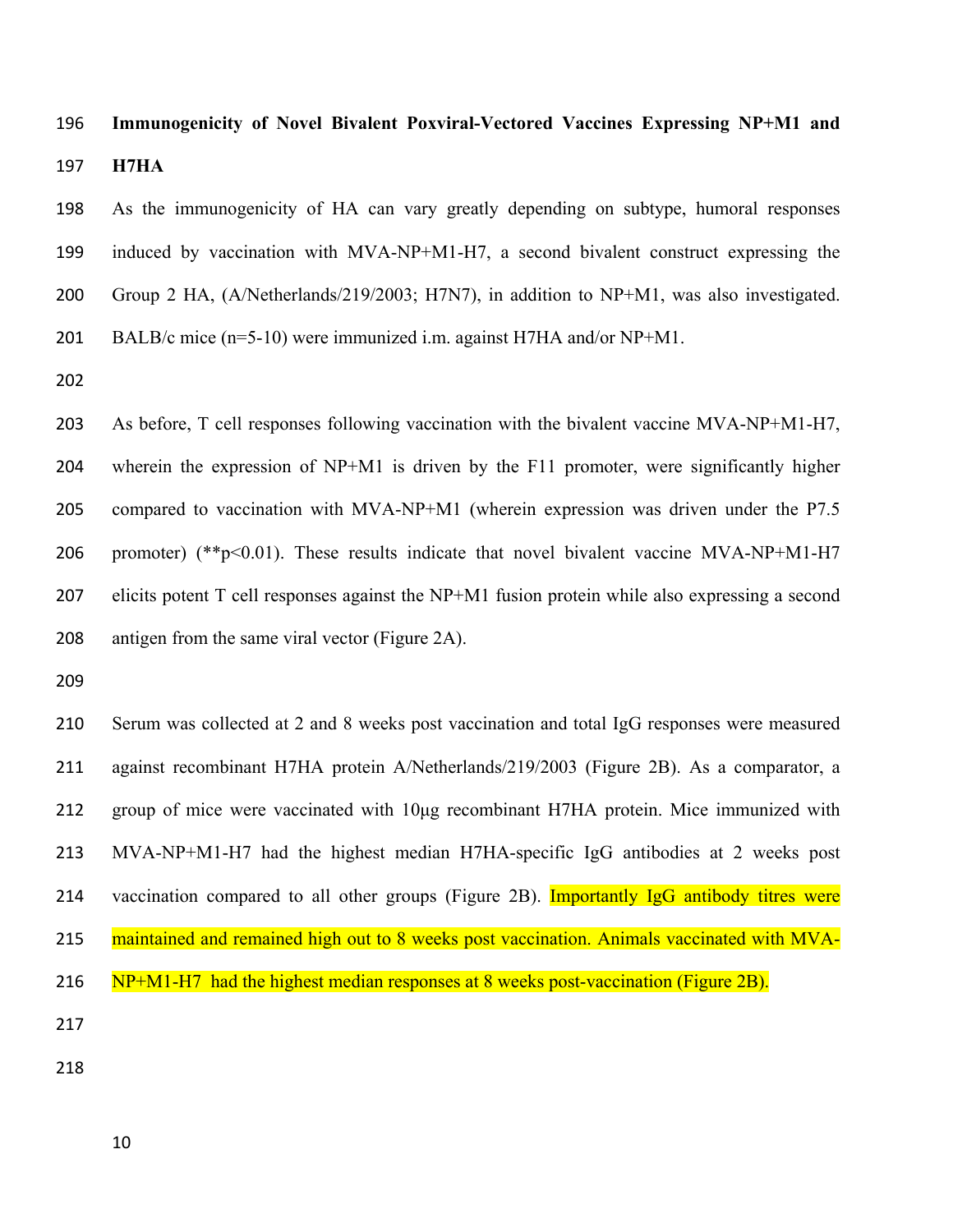#### ヲヱΓ **Immunogenicity generated by multi-antigen ChAdOx1-vectored vaccination**

220 BALB/c mice were immunized with ChAdOx1 NP+M1 (2.2x10 $^8$ IU) or ChAdOx1-H7 (1x10 $^8$ IU) 221 or both, as described. Two weeks following vaccination, splenocytes were isolated and T cell ヲヲヲ responses were measured by *ex vivo* IFN-け ELISpot as before. Mice vaccinated with ChAdOx1  $223$  NP+M1 had higher responses compared to mice that received a mixture of ChAdOx1 NP+M1 224 and ChAdOx1-H7 (\*\*p  $\leq$  0.01) (Figure 3A). However, no significant difference in ELISpot 225 responses was observed between mice vaccinated with  $ChAdOx1 NP+M1$  or a combination of 226 ChAdOx1 NP+M1 and ChAdOx1-H7, administered into separate limbs. This approach has 227 previously been shown to augment immune responses and avoid competition between two 228 vaccines administered together  $(12)$ .

229

230 While no significant differences, post viral vector vaccination, were detected between the median 231 H7HA-specific IgG antibodies, at two weeks (Figure 3B), all responses induced by vaccination 232 with ChAdOx1-vectored vaccines encoding H7HA were significantly higher compared to 233 vaccination with 10 µg recombinant H7HA (\*\*p $\leq$ 0.01) (Figure 3 B). These data demonstrate that 234 vaccination with ChAdOx1-vectored vaccines expressing H7HA elicits superior humoral 235 immunity compared to protein, and moreover these responses are maintained in multi-antigen 236 vaccination regimens.

237

## 238 Prime-Boost Regimen Incorporating Simian Adenoviral Vectors and Poxviral Vectors ヲンΓ **Expressing NP+M1 and H7HA**

240 Adenovirus-MVA prime-boost regimens are currently one of the leading strategies to induce 241 potent immune responses against vaccine antigens (21, 22). BALB/c mice  $(n=18 (6 \text{ per group}))$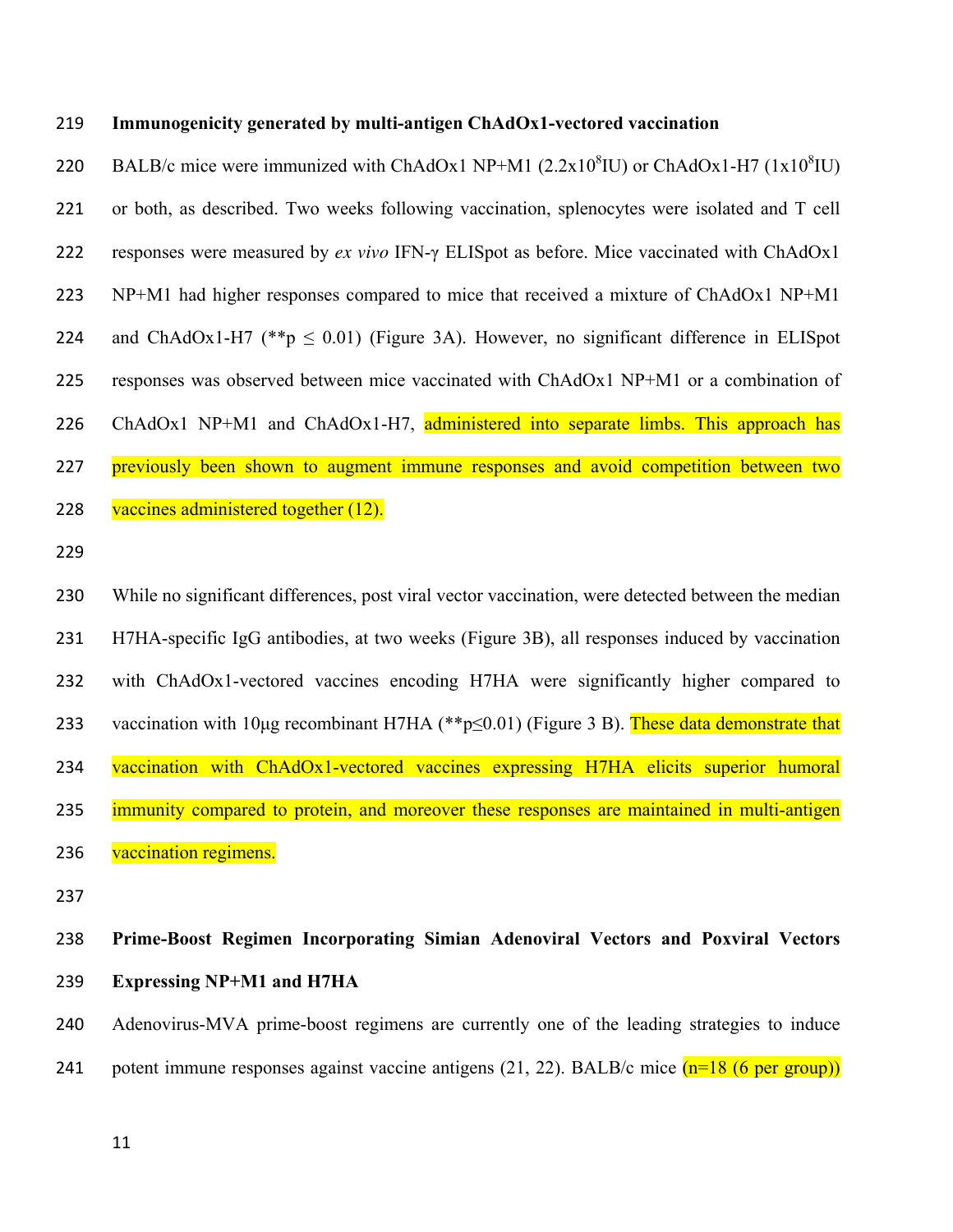242 received a priming vaccination of either ChAdOx1-NP+M1, ChAdOx1-H7, or both, 243 administered separately into opposite limbs, as described. At eight weeks post-prime all groups 244 were boosted with  $MVA-NP+M1-H7$ 

245

### 246 T Cell Responses Following Prime-Boost vaccination

ヲヴΑ Splenic cells were isolated 2 weeks post prime and post-boost in order to assess T cell responses 248 against NP+M1 and H7HA. Consistent with previous data,  $NP_{147-158}$  specific T cell responses 249 were slightly higher in mice primed with ChAdOx1 NP+M1 when compared to ChAdOx1 250 NP+M1 and ChAdOx1-H7 administered into opposite limbs (Figure 4A). However, following 251 the MVA vaccination, T cell responses against  $NP+M1$  were boosted approximately five-fold 252 higher in all groups and there were no significant differences, after boost toward NP+M1 antigen 253 between mice that were primed with either ChAdOx1 NP+M1 or co-administration of ChAdOx1 254 NP+M1 and ChAdOx1-H7 (Figure 4A). T cell responses against H7HA were also measured by ヲヵヵ *ex vivo* IFN-け ELISpot against two different H7HA peptide pools, one representative of H7HA ヲヵヶ from A/Netherlands/219/2003 (H7N7) (Figure 4B) and another representative of amino acid 257 sequence diversity **between A/Netherlands/219/2003 (H7N7) and divergent strains** 258 (A/Anhui/1/2013 (H7N9) and A/Shanghai/1/2013 (H7N9)) (Figure 4C). Sequence homology at 259 the amino acid level for divergent strains (A/Shanghai/1/2013 HA and A/Anhui/1/2013 (H7N9)) 260 and the vaccine insert, A/Netherlands/219/2003 HA was  $96\%$ .

261

262 As expected, mice primed only with ChAdOx1 NP+M1 had no detectable H7HA-specific T cell 263 responses (Figure 4B&C, column 1). There were no significant differences between the H7HA-264 specific T cell responses, two weeks post prime or post boost between mice vaccinated with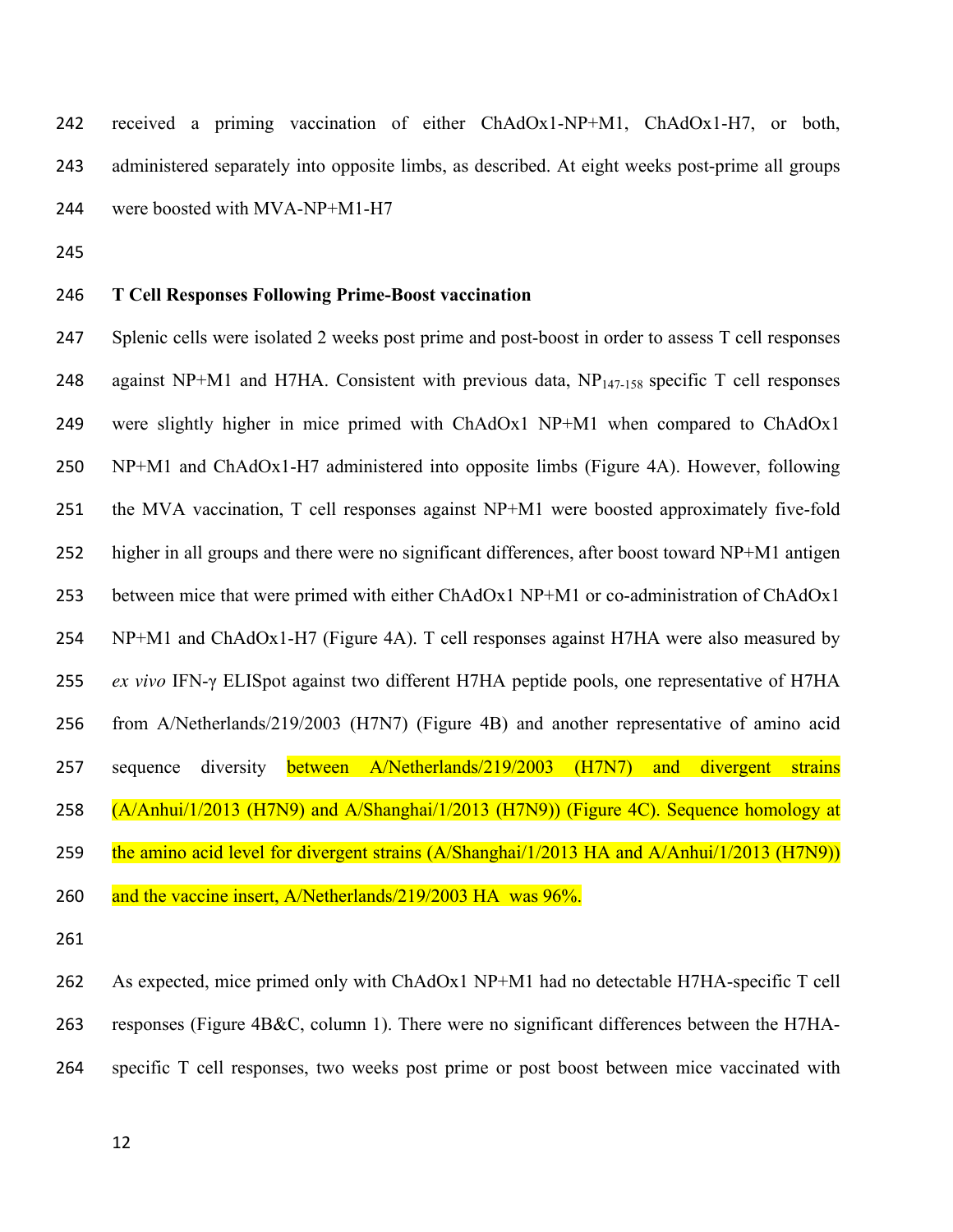$265$  ChAdOx1-H7 or ChAdOx1-H7 co-administered with ChAdOx1 NP+M1 (Figure 4). Collectively 266 these results demonstrate that vaccination with either ChAdOx1-H7 or co-administration of 267 ChAdOx1 NP+M1 and ChAdOx1-H7 followed by immunisation with MVA-NP+M1-H7 ヲヶΒ induces heterosubtypic T cell responses against H7HA.

ヲヶΓ

#### ヲΑヰ **Humoral responses**

ヲΑヱ Serum was collected at 2 and 8 weeks post prime and also post boost vaccinations and the 272 longevity of antibody responses were followed out to 26 weeks following the initial 273 immunzation. Mice primed with ChAdOx1-H7 or ChAdOx1-H7 and ChAdOx-NP+M1 had ヲΑヴ higher total IgG against H7HA at all time points compared to vaccination with either protein  $275$  alone or with ChAdOx1 NP+M1 followed by MVA-NP+M1-H7 (Figure 5A). As expected we 276 were unable to detect serum responses to HA in the ChAdOx1-NP+M1 only group, until 2 weeks 277 post-boost with MVA-NP+M1+H7. Peak boost responses for viral vector vaccinations were up 278 to 50 fold higher than the response two weeks following prime immunization (e.g. Group 3  $1.34x10^5$  SFU. (2wk) vs.  $7.4x10^6$  SFU (16 wk)) and persisted for at least 26 weeks post ヲΒヰ vaccination in all groups (Figure 5A). These data suggest that strong humoral immune responses 281 toward H7HA are generated and maintained over time by heterologous ChAd-MVA prime boost 282 regimens.

ヲΒン

### ヲΒヴ **B Cell Memory Responses Following ChAdOx1 – MVA Immunisation**

ヲΒヵ Long-lived humoral immunity is principally mediated by two B cell subsets; long-lived plasma 286 cells (LLPCs) and memory B cells (mBCs). LLPCs predominantly reside in the bone marrow ヲΒΑ (BM) (23, 24) and continuously secrete antibody*.* In order to further understand the basis of the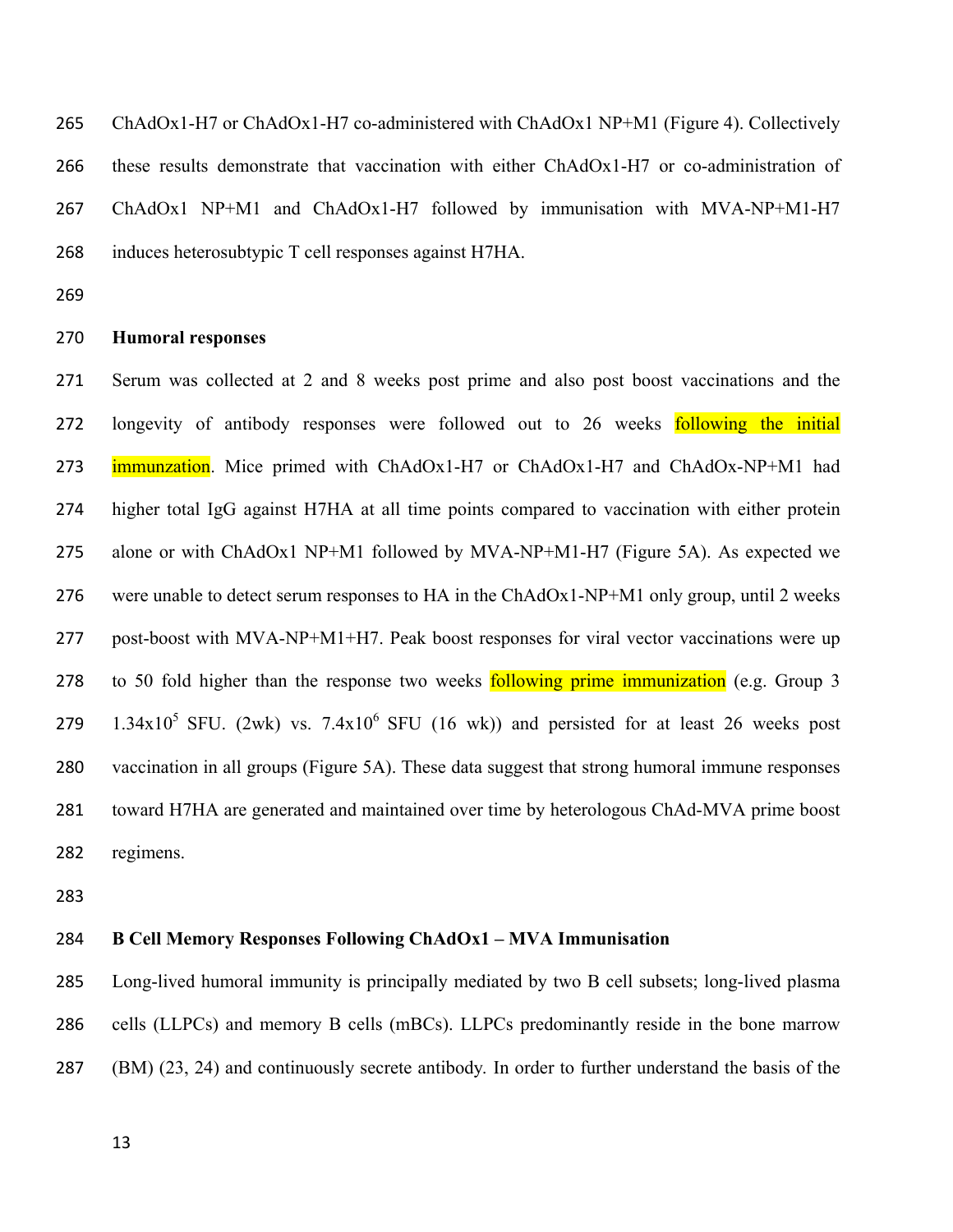- ヲΒΒ humoral responses following heterologous prime-boost ChAd-MVA viral-vectored vaccination,
- 289 LLPCs were enumerated 18 weeks following the boosting vaccination.
- 290

### ヲΓヱ **Long-Lived Plasma Cells**

292 Total IgG<sup>+</sup> Antibody secreting cells (ASCs) and H7HA-specific ASCs representative of LLPCs ヲΓン were measured by IgG ASC ELISpot assay. Elevated numbers of total IgG secreting LLPCs 294 were detected in the BM of all immunized groups (Figure 5B & 5C). However only elevated ヲΓヵ numbers of H7HA-specific LLPC, were detected in mice that had been primed with ChAdOx1- ヲΓヶ H7 or ChAdOx1-H7 and ChAdOx-NP+M1 and boosted with MVA-NP+M1+H7, as compared to 297 naïve BALB/c mice (Figure 5B & 5C; column 2 and 3). There was no significant difference ヲΓΒ between the number of H7HA-specific LLPCs detected in mice primed with ChAdOx1-H7 only 299 (median SFU=541) or ChAdOx1-H7 and ChAdOx1 NP+M1 (median SFU=589). However these 300 numbers were higher compared to mice primed with ChAdOx1 NP+M1 (median SFU=100) or 301 protein alone (median SFU=89) (Figure 5B).

302

303 **Functionality of Adaptive Immune Responses Following ChAdOx1 – MVA Prime-Boost** 304 **Vaccination** 

### **2008 • Pseudotype Virus Neutralisation**

306 In order to assess the breadth of anti-HA antibody functionality, sera collected 8 weeks after 307 boosting with MVA-NP+M1-H7 was assayed against a number of pseudotyped lentiviruses. 308 Two strains of H7HA pseudotypes were tested, A/chicken/Italy/1082/1999 (H7N1), a low The pathogenic avian influenza (LPAI) strain closely (98% at the amino acid level) related to the 310 vaccine immunogen, and A/Shanghai/2/2013 (H7N9) (96% at the amino acid level), the novel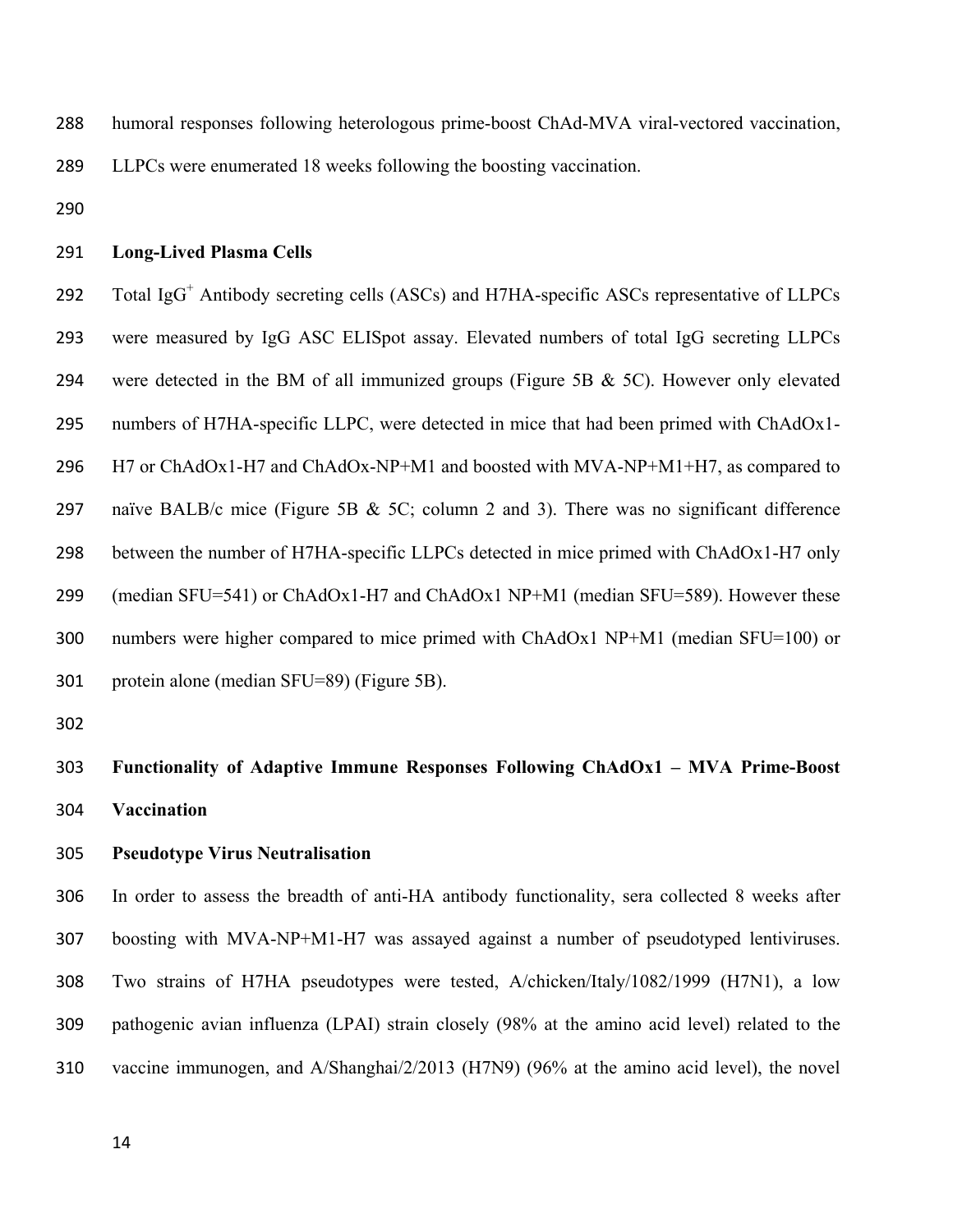311 H7N9 first identified in humans in 2013. A third group 2 HA lentivirus, expressing a different 312 subtype, H3HA from A/Udorn/307/1972 (H3N2) (48% at the amino acid level), was also tested.  $313$ 

314 Pooled sera from mice primed with ChAdOx1-H7 or ChAdOx1-H7 and ChAdOx1 NP+M1 315 completely neutralized both H7 pseudotypes at all serum dilutions tested (Table II). In addition,  $316$  IC<sub>50</sub> values from mice primed with ChAdOx1 NP+M1 and boosted with MVA-NP+M1-H7 were 317 higher compared to mice vaccinated with protein alone.  $IC_{50}$  values against the H3N2 318 pseudotype lentivirus were comparable between all groups vaccinated with viral vectors but 319 lower in the control group vaccinated with protein alone (Table II).

320

#### **221 Prime-boost vaccinated mice intranasally challenged with divergent pandemic H7N9 IAV**

322 To assess heterosubtypic protective efficacy, mice were vaccinated, as described, and challenged 323 with a lethal dose  $(5xLD_{50})$  of A/Shanghai/1/13. Amino acid sequence homology for 324 A/Shanghai/1/13 HA7 (EPI439486) and A/Netherlands/219/2003 (AY340089.1) HA7 is 96%. 325 While sequence homology, at the amino acid level, for the challenge strain NP and M1 and viral 326 vector encoded NP and M1 is 97% and 93% respectively.

327

328 Negative controls ( $n=10$ ) were naïve animals or animals that received an ChAdOx1 and MVA **329** • **prime (both encoding an irrelevant antigen GFP) boost vaccination. Three weeks after the last** 330 immunization, animals were challenged with 5 murine 50% lethal doses  $(LD_{50})$  of SH1  $331$  (A/Shanghai/1/13) virus. Weight loss was monitored over a period of 14 days, and mice that lost 332 more than 25% of their initial body weight were euthanized.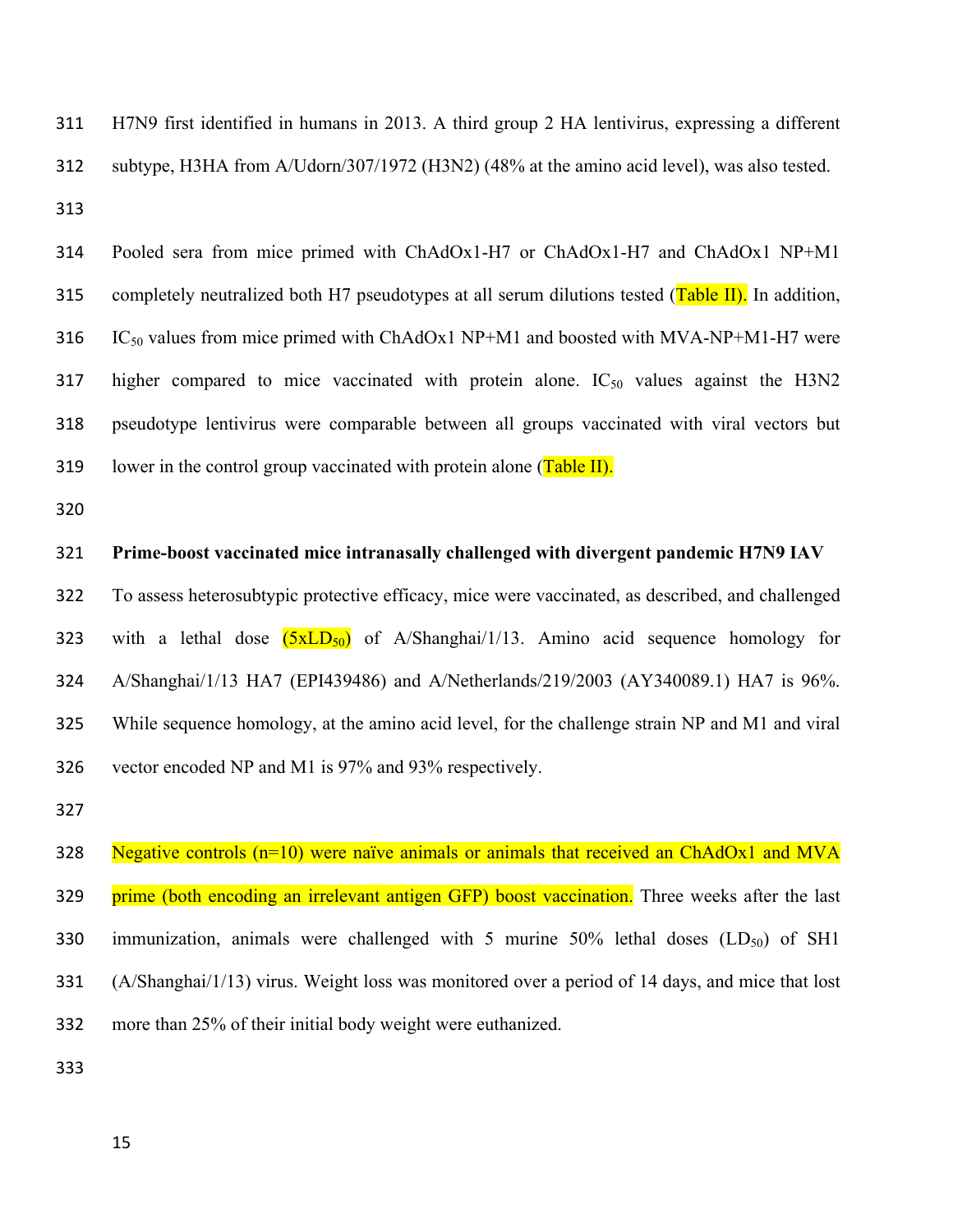- 334 Animals vaccinated with ChAdOx1-H7 alone or ChAdOx1-H7 and ChAdOx1 NP+M1 and
- 335 boosted with MVA-NP+M1-H7 (Groups 2  $\&$  3) all surived lethal challenge. When these studies
- 336 were repeated, Groups 2 & 3 and Group 1 (primed with ChAdOx1 NP+M1 boosted with MVA-
- 337 NP+M1-H7), were found to be equally protective as a vaccination regimen that has previously
- 338 been shown to be protective (Group 5protein and a TLR agonist adjuvant) (25).
- 339 Importantly, in the first challenge experiment Groups 2  $\&$  3 (animals vaccinated with ChAdOx1-
- 340  $\text{H7}$  alone or ChAdOx1-H7 and ChAdOx1 NP+M1 and boosted with MVA-NP+M1-H7) retained
- 341 starting body weight throughout the monitoring period. Furthermore, in a second challenge
- 342 experiment Group 1 also retained starting body weight and did not display any weight loss.
- 343 These results indicate that this vaccination confers protection against both morbitity and
- 344 mortality. Comparison across the nadir of weight loss (day  $4/5$  through to  $8/9$ ) between
- 345 ChAdOx1 NP+M1 primed and MVA-NP+M1-H7 boosted animals (Group 1) and those that
- 346 received a protective regimen (Group 5, positive control) demonstrates no significant difference
- 347 in weight loss in the first challenge or in a second independent repeat challenge. It is evident that
- 348 both humoral and cellular immunity can offer improved efficacy in this stringent challenge
- 349 model when compared to protective vaccination regimens (protein and adjuvant).
- 350
- 351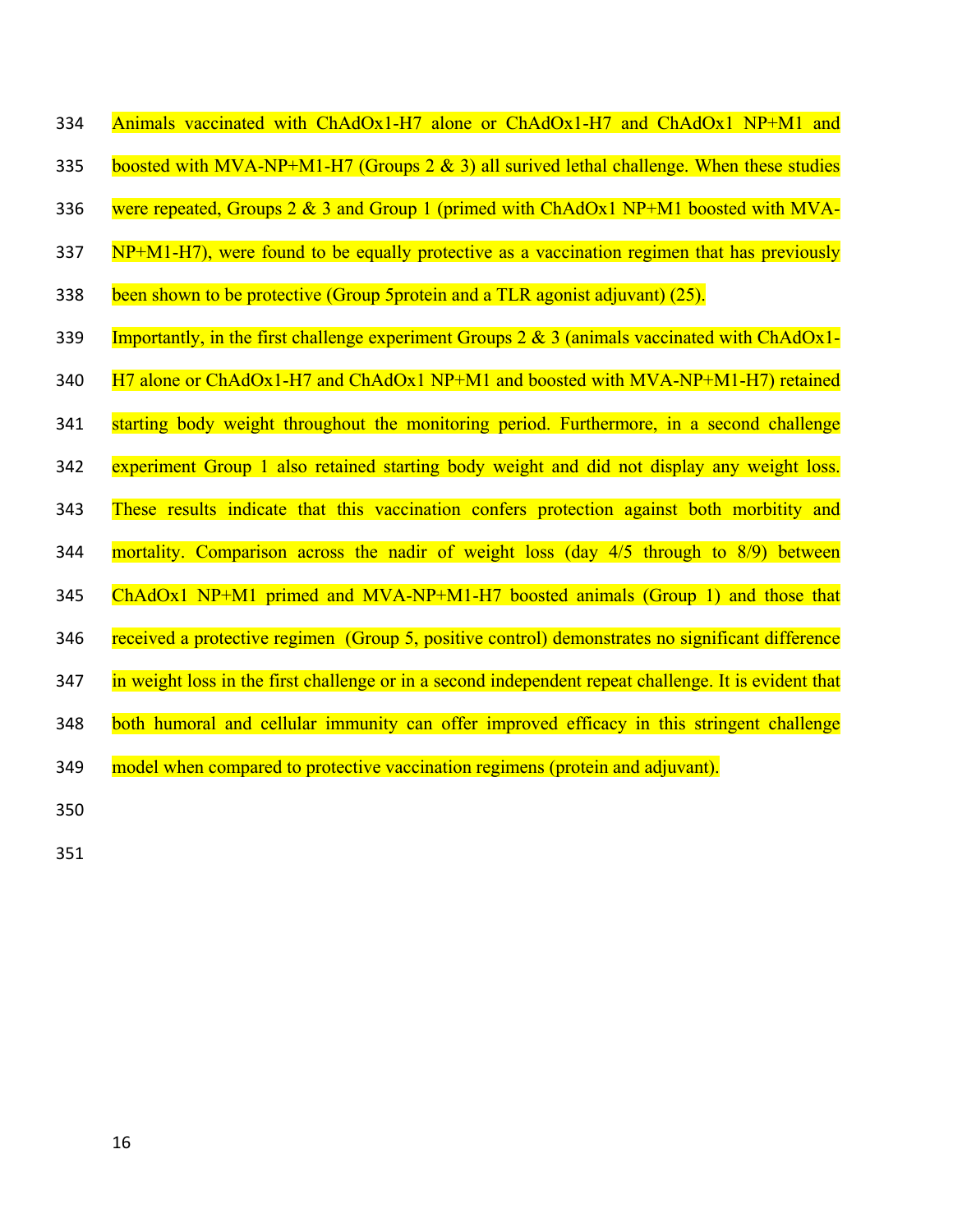### 352 **Discussion**

353 In 2013, avian influenza A (H7N9) first caused an outbreak of severe respiratory illness in 354 China. It subsequently re-emerged during winter 2013–2014 with at least 630 laboratory-355 confirmed infections documented by April, 2015, and an associated mortality greater than 30% 356  $(1)$ . However most recently more than 600 new cases have been reported during the fifth wave of 357 H7N9 (start of 2017), which is now the biggest wave since human infection wsa first detected 358 with a worringly, high the case-fatality rate  $(40\% (1-3))$ . Consequently, there is an ongoing and 359 pressing need for vaccines that can protect against avian derived influenza viruses, especially 360 given that H7N9 viruses now exhibit a seasonal pattern of circulation World Health Organization  $361$   $2015$ ).

362

363 Clinical development of influenza vaccines is ongoing, however split virus or subunit vaccines 364 for avian influenza are known to be poorly immunogenic  $(26, 27)$  and often require multiple 365 doses and/or formulation with potent adjuvants to achieve seroconversion (28). Although live 366 attenuated vaccines (LAIVs) can induce of both humoral and cellular immunogenicity, in adults 367 these vaccines have previously been associated with lower seroconversion rates and higher rates 368 of laboratory-confirmed influenza when compared to trivalent influenza vaccine. These 369 phenomena may possibly due to pre-existing immunogenicity at mucosal sites (7, 29, 30). Less 370 than half of the vaccinees in a recent phase I clinical trial assessing safety and immunogenicity of 371 a H7N9 LAIVs seroconverted  $(48\%, (95\% \text{ CI } 29.4-67.5))$  after one vaccination (31).

372

373 Vaccines that target conserved antigens, such as internal proteins of influenza A viruses, may 374 provide greater cross-protective responses toward diverse influenza strains including newly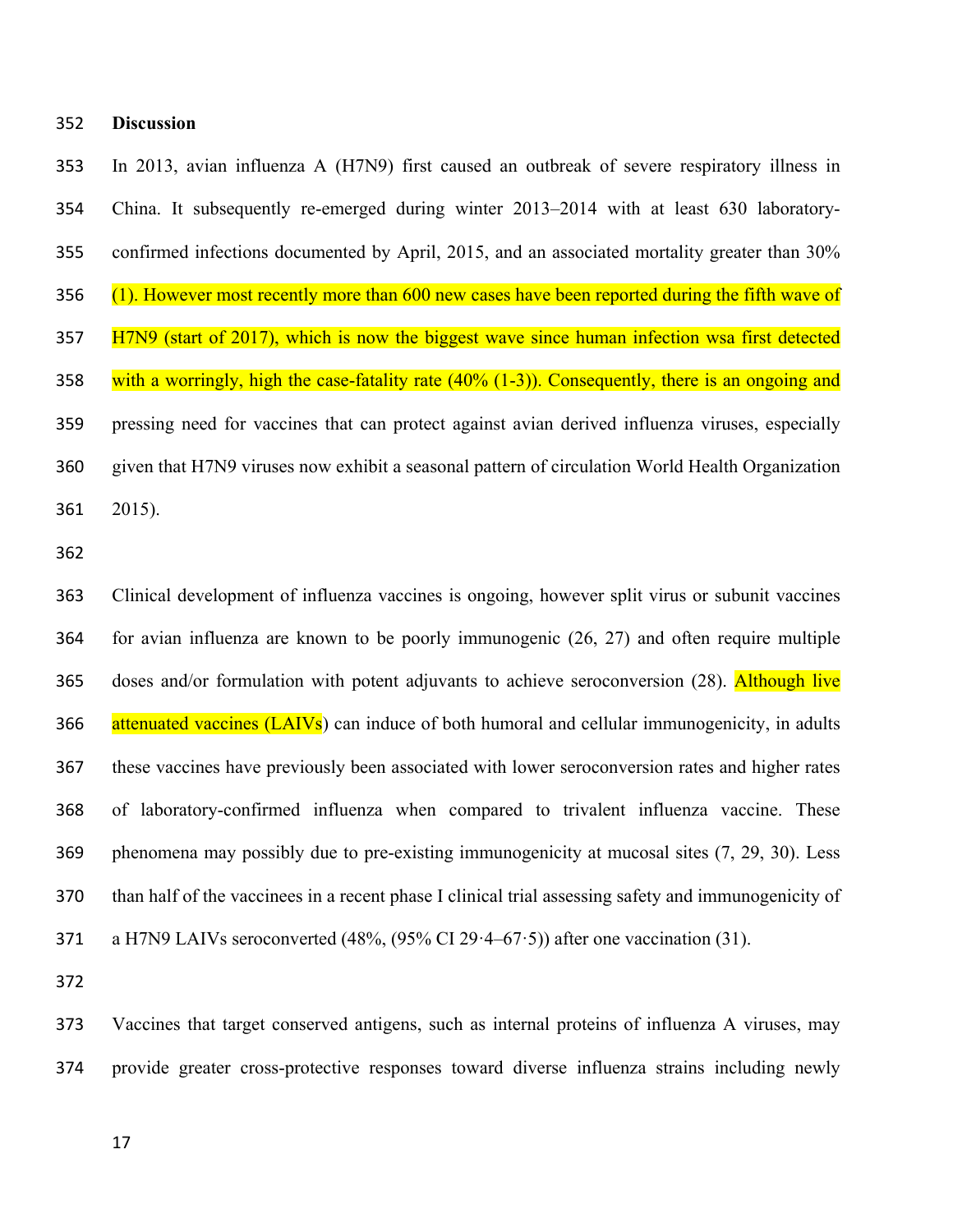ンΑヵ emergent pandemic variants. We demonstrate that while mice primed with ChAdOx1 NP+M1 Acceleration and boosted with MVA-NP+M1-H7 had significantly less HA-specific antibodies (Figure 5) 377 there was no difference in morbidity or mortality, compared to a protein and adjuvant only 378 regimen (Figure 6). These data, highlight and confirm that T cells confer a degree of protection ンΑΓ against the clinical symptoms of influenza A virus infection. Most commercially available ンΒヰ influenza vaccines primarily induce strain-specific antibodies, however it has been demonstrated 381 that heterosubtypic T cells can confer broad-spectrum protection (32-34). A correlation between ンΒヲ IAV-directed T cells and reduced viral shedding with less severe illness in humans has been 383 demonstrated in a number of clinical studies (32, 33, 35). It has also been demonstrated that 384 protective levels of NP-specific T cell responses are found in 43% of the adult population  $(36)$ . ンΒヵ Importantly, if a vaccine can boost the numbers of pre-existing influenza-specific T cells into ンΒヶ this protective range, these vaccinees would be conferred a degree of protection toward newly ンΒΑ pandemic influenza viruses. This level of boosting is achievable with clinical vaccination with ンΒΒ MVA-NP+M1 in humans (37). In the event of a virulent pandemic outbreak, vaccination with ンΒΓ MVA-NP+M1 could curb disease symptoms while the strain specific HA protein or vaccine <u>F</u> 390 modality encoding the outbreak HA antigen could be manufactured. Follow-on vaccination with ンΓヱ a strain specific HA could then provide neutralising antibodies toward emergent viruses and curb 392 disease transmission.

393

ンΓヴ Advantageously, viral-vectored vaccines can facilitate delivery of multiple disease-specific ンΓヵ antigens, which is thought to be key in curbing viral escape mutants when compared to vaccines ンΓヶ that target a single antigen. However, delivery of multiple antigens can result in immune ンΓΑ competition (38, 39), which can be largely circumvented by administration of the viral-vectored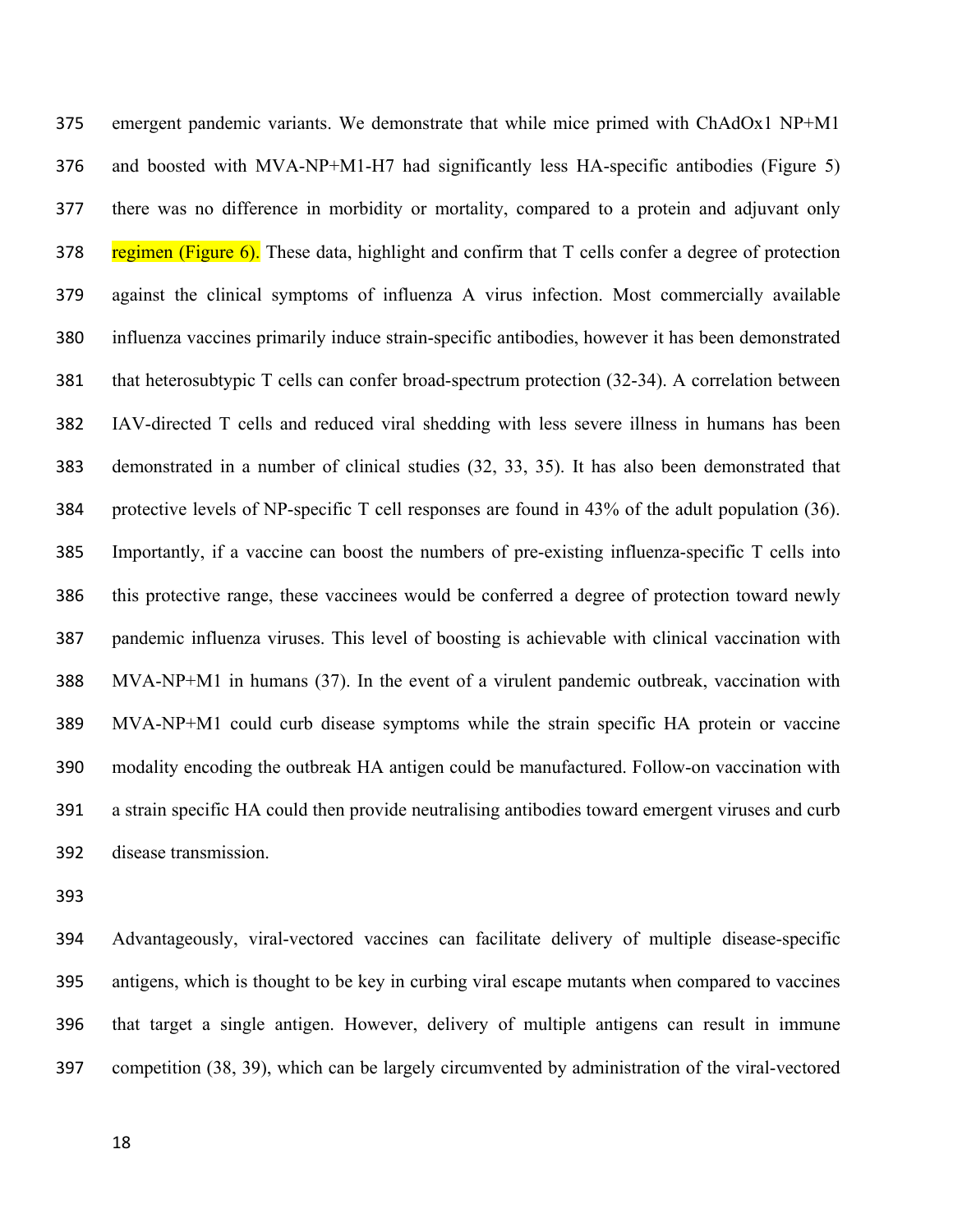398 vaccine encoded antigens to separate sites as described here. While the exact mechanisms of antigenic interference following vaccination remains unknown, this phenomenon is thought to be 399 400 influenced by spatial constraints on T cells (40, 41). The delivery of dual antigens by the bivalent 401 MVA-vectored vaccine is less likely to induce immune interference, as distinct promoters drive 402 antigen expression at different times following infection; the early F11 promoter is expressed 403 before P7.5. In fact very early expression of T cell stimulating antigens by MVA has previously demonstrated higher T cell responses and reversal of immunodominance hierarchies (42). 404 Promisingly, boosting with MVA-NP+M1-H7 significantly enhanced T cell responses against 405 406 NP+M1 and H7HA, regardless of whether antigenic competition was observed following a priming vaccination. 407

408

In a stringent challenge model, inclusion of a viral-vector encoded HA at the prime and boost 409 significantly outperformed all regimens in both challenges across the nadir of infection (day 4/5 410  $\frac{\pi}{6}$  ( $\frac{8}{9}$ ) and indeed all animals in these groups retained their starting body weight throughout the 411 412 heterologous challenge. Encouragingly, the two strains of H7-pseudotyped viruses used to assess responses were neutralized at all serum dilutions tested in mice primed with both HA7 and 413 NP+M1 antigens, these humoral responses were maintained for up to 18 weeks post vaccination. 414 415 This is an important finding in light of the pandemic threat posed by currently circulating avian 416 H7 viruses.

417

In summary, vaccination against HA, NP and M1 at both prime and boost immunisations 418 419 delivered by ChAd-MVA viral-vectored vaccines induces potent T and B cell responses. These 420 novel bivalent MVA-vectored vaccines elicit potent T cell responses against NP+M1 whilst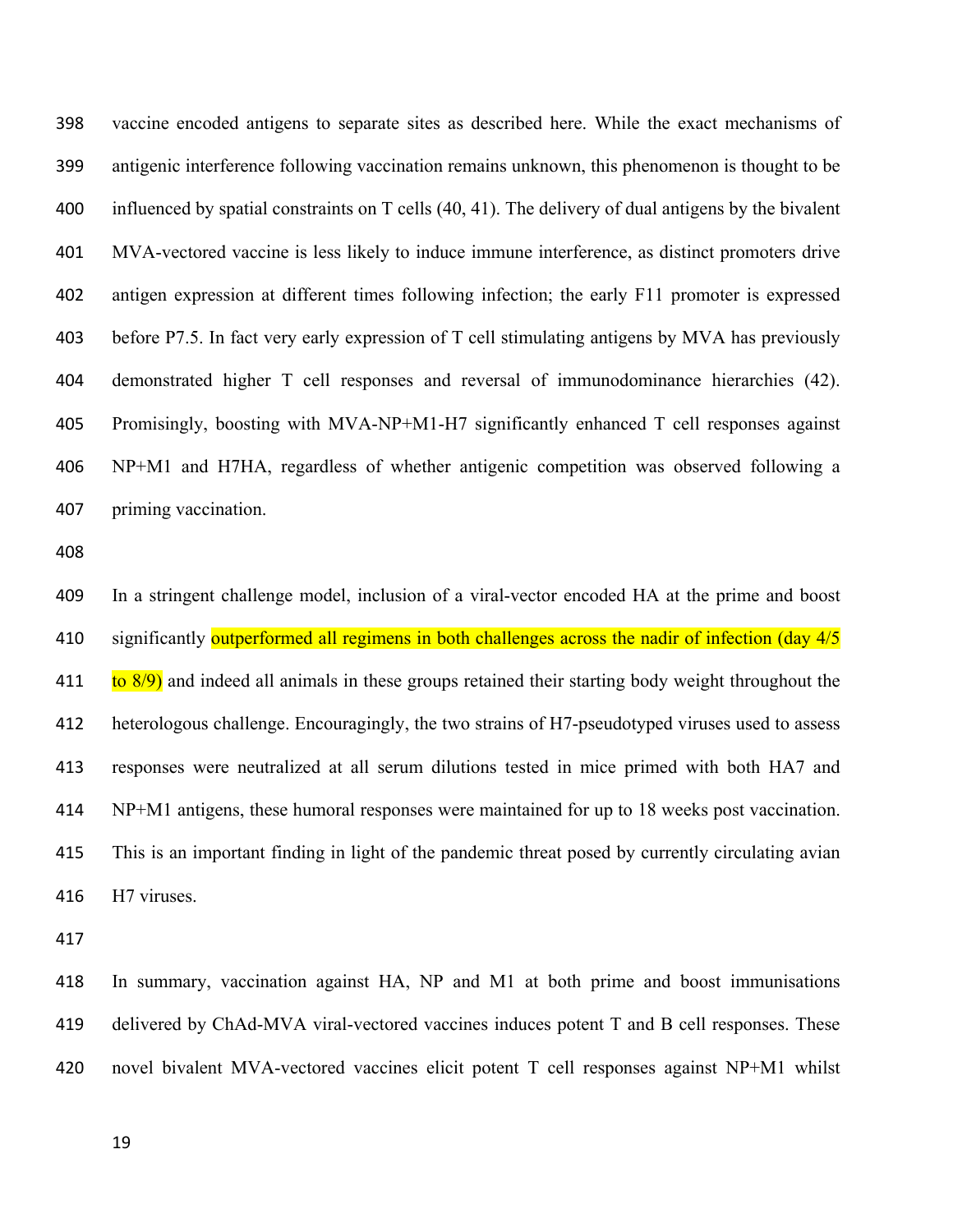421 simultaneously inducing high levels of antibodies that can recognise different HA subtypes. 422 Furthermore, T cell responses against NP+M1 were significantly higher than responses induced by the first generation of clinically investigated MVA-vectored vaccines, a particularly 423 424 encouraging result for future clinical work (37, 43). Our data show that these humoral and 425 cellular responses, induced following a prime-boost vaccination, are both heterologous and homologous in nature and can confer protection in a rigorous challenge model. Indeed, the 426 simultaneous delivery of dual antigens (H7HA and NP+M1) outperformed a previously 427 published efficacious vaccination regimen and importantly the dual delivery of antigens may 428 alleviate the selective pressure currently thought to potentiate antigenic diversity in avian 429 influenza vaccination (1, 44). 430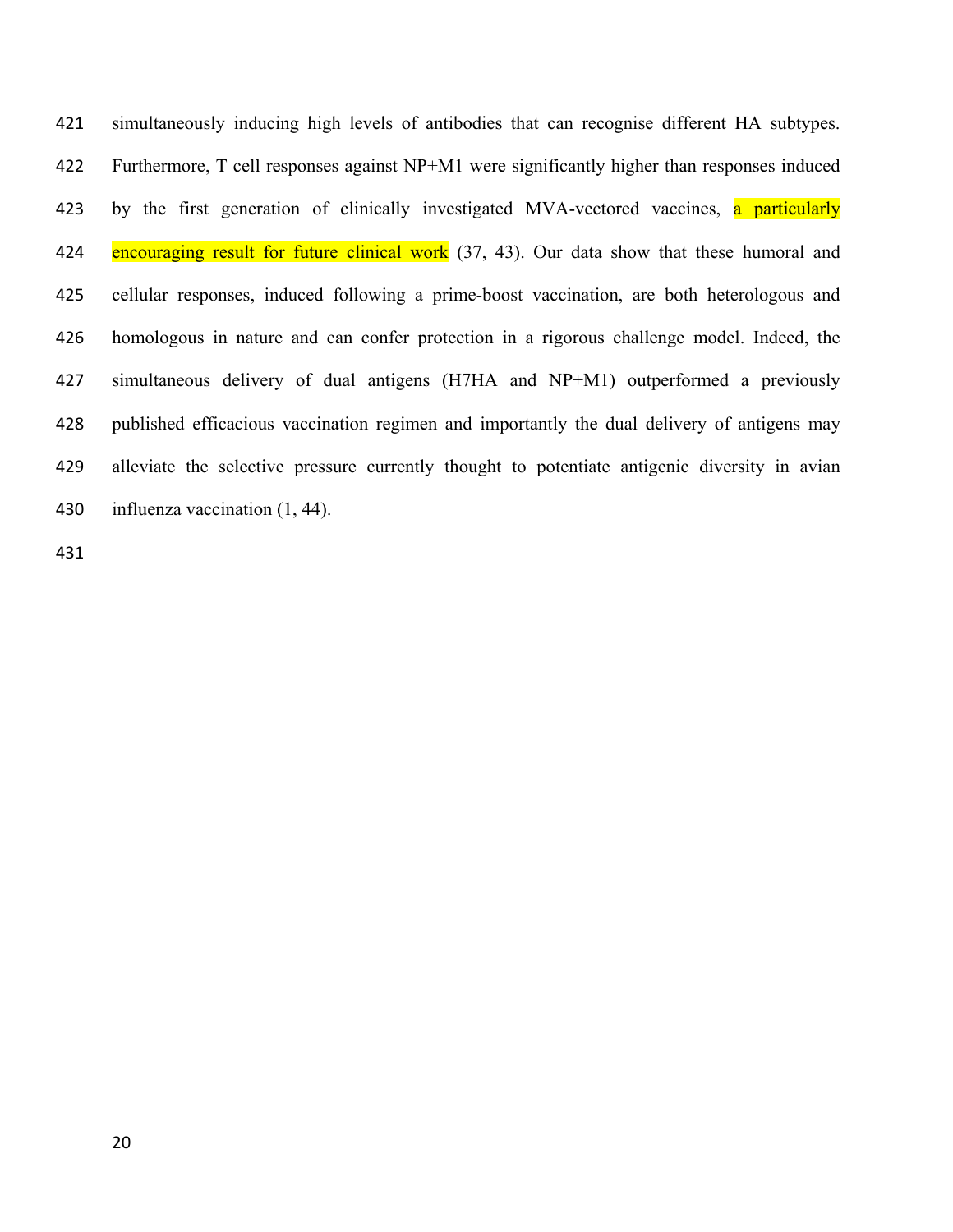### **432** Acknowledgements

- 433 We wish to thank V. Clark, H. Gray, for their animal husbandry; A. Worth and the Jenner
- 434 Institute Vector Core facility for assistance. The following reagents were obtained through BEI
- 435 Resources, NIAID, NIH: Peptide Array, Influenza Virus A/Shanghai/1/2013 (H7N9)
- 436 Hemagglutinin Protein Diverse Peptides, NR-44012.: H5 Hemagglutinin (HA) Protein from
- 437 Influenza Virus, A/Vietnam/1203/2004 (H5N1), Recombinant from Baculovirus, NR-10510.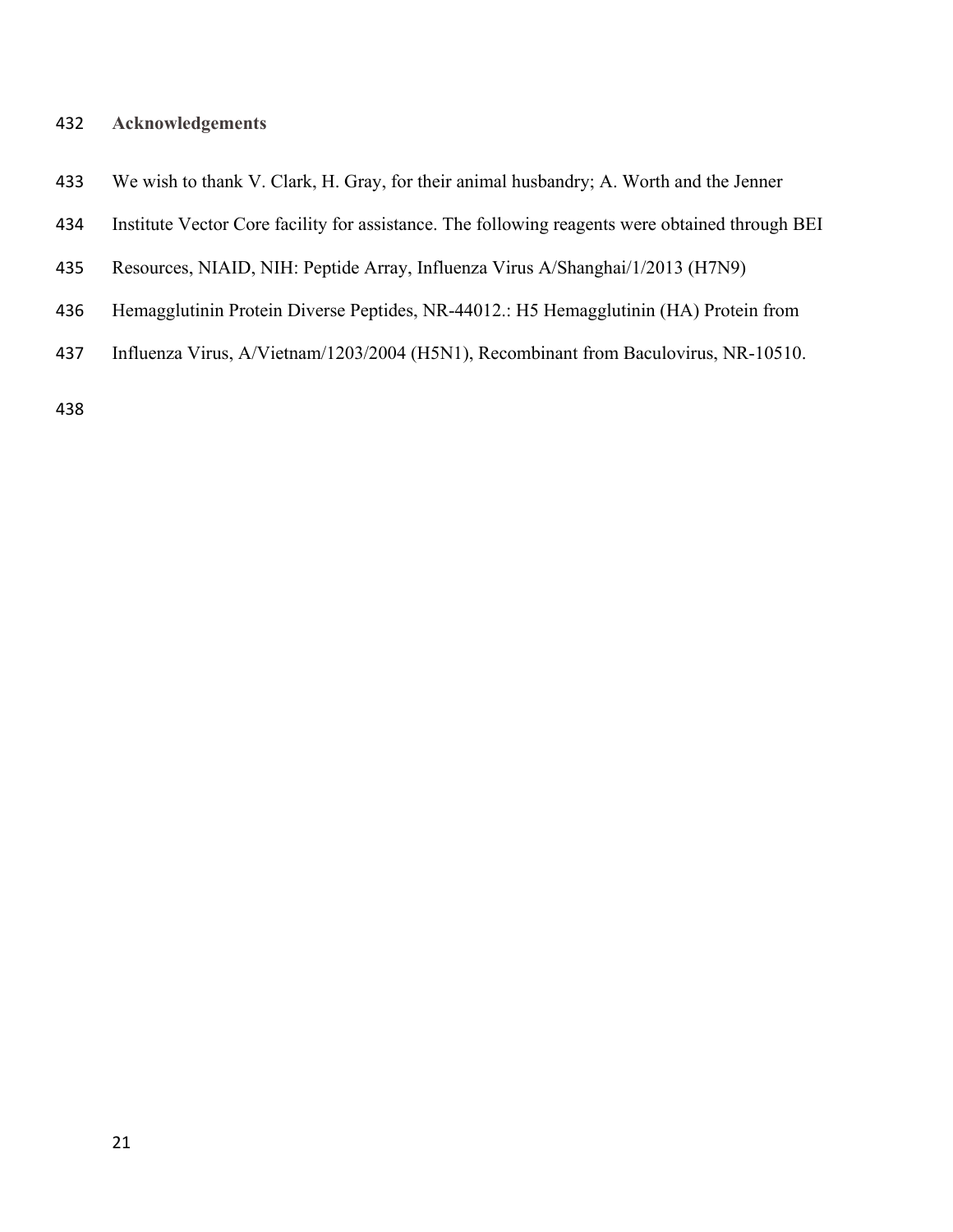| 440 | 1.  | Su, S., Y. Bi, G. Wong, G. C. Gray, G. F. Gao, and S. Li. 2015. Epidemiology,               |
|-----|-----|---------------------------------------------------------------------------------------------|
| 441 |     | Evolution, and Recent Outbreaks of Avian Influenza Virus in China. J Virol 89: 8671-        |
| 442 |     | 8676.                                                                                       |
| 443 | 2.  | Isakova-Sivak, I., and L. Rudenko. 2017. Tackling a novel lethal virus: a focus on H7N9     |
| 444 |     | vaccine development. Expert Rev Vaccines: 1-13.                                             |
| 445 | 3.  | Xiang, N., X. Li, R. Ren, D. Wang, S. Zhou, C. M. Greene, Y. Song, L. Zhou, L. Yang,        |
| 446 |     | C. T. Davis, Y. Zhang, Y. Wang, J. Zhao, A. D. Iuliano, F. Havers, S. J. Olsen, T. M.       |
| 447 |     | Uyeki, E. Azziz-Baumgartner, S. Trock, B. Liu, H. Sui, X. Huang, D. Ni, Z. Feng, Y.         |
| 448 |     | Shu, and Q. Li. 2016. Assessing Change in Avian Influenza A(H7N9) Virus Infections          |
| 449 |     | During the Fourth Epidemic - China, September 2015-August 2016. MMWR Morb                   |
| 450 |     | Mortal Wkly Rep 65: 1390-1394.                                                              |
| 451 | 4.  | Francis, T., Jr. 1953. Vaccination against influenza. Bulletin of the World Health          |
| 452 |     | Organization 8: 725-741.                                                                    |
| 453 | 5.  | Davenport, F. M. 1962. Current knowledge of influenza vaccine. Jama 182: 11-13.             |
| 454 | 6.  | Fiore, A. E., T. M. Uyeki, K. Broder, L. Finelli, G. L. Euler, J. A. Singleton, J. K.       |
| 455 |     | Iskander, P. M. Wortley, D. K. Shay, J. S. Bresee, N. J. Cox, C. Centers for Disease, and   |
| 456 |     | Prevention. 2010. Prevention and control of influenza with vaccines: recommendations of     |
| 457 |     | the Advisory Committee on Immunization Practices (ACIP), 2010. MMWR.                        |
| 458 |     | Recommendations and reports : Morbidity and mortality weekly report.                        |
| 459 |     | Recommendations and reports / Centers for Disease Control 59: 1-62.                         |
| 460 | 7.  | Monto, A. S., S. E. Ohmit, J. G. Petrie, E. Johnson, R. Truscon, E. Teich, J. Rotthoff, M.  |
| 461 |     | Boulton, and J. C. Victor. 2009. Comparative efficacy of inactivated and live attenuated    |
| 462 |     | influenza vaccines. N Engl J Med 361: 1260-1267.                                            |
| 463 | 8.  | Ohmit, S. E., J. C. Victor, J. R. Rotthoff, E. R. Teich, R. K. Truscon, L. L. Baum, B.      |
| 464 |     | Rangarajan, D. W. Newton, M. L. Boulton, and A. S. Monto. 2006. Prevention of               |
| 465 |     | antigenically drifted influenza by inactivated and live attenuated vaccines. The New        |
| 466 |     | England journal of medicine 355: 2513-2522.                                                 |
| 467 | 9.  | Sakaguchi, S., M. Ono, R. Setoguchi, H. Yagi, S. Hori, Z. Fehervari, J. Shimizu, T.         |
| 468 |     | Takahashi, and T. Nomura. 2006. Foxp3+ CD25+ CD4+ natural regulatory T cells in             |
| 469 |     | dominant self-tolerance and autoimmune disease. Immunol Rev 212: 8-27.                      |
| 470 | 10. | Impagliazzo, A., F. Milder, H. Kuipers, M. V. Wagner, X. Zhu, R. M. Hoffman, R. van         |
| 471 |     | Meersbergen, J. Huizingh, P. Wanningen, J. Verspuij, M. de Man, Z. Ding, A. Apetri, B.      |
| 472 |     | Kukrer, E. Sneekes-Vriese, D. Tomkiewicz, N. S. Laursen, P. S. Lee, A. Zakrzewska, L.       |
| 473 |     | Dekking, J. Tolboom, L. Tettero, S. van Meerten, W. Yu, W. Koudstaal, J. Goudsmit, A.       |
| 474 |     | B. Ward, W. Meijberg, I. A. Wilson, and K. Radosevic. 2015. A stable trimeric influenza     |
| 475 |     | hemagglutinin stem as a broadly protective immunogen. Science 349: 1301-1306.               |
| 476 | 11. | Yassine, H. M., J. C. Boyington, P. M. McTamney, C. J. Wei, M. Kanekiyo, W. P. Kong,        |
| 477 |     | J. R. Gallagher, L. Wang, Y. Zhang, M. G. Joyce, D. Lingwood, S. M. Moin, H.                |
| 478 |     | Andersen, Y. Okuno, S. S. Rao, A. K. Harris, P. D. Kwong, J. R. Mascola, G. J. Nabel,       |
| 479 |     | and B. S. Graham. 2015. Hemagglutinin-stem nanoparticles generate heterosubtypic            |
| 480 |     | influenza protection. Nat Med 21: 1065-1070.                                                |
| 481 | 12. | Forbes, E. K., S. Biswas, K. A. Collins, S. C. Gilbert, A. V. Hill, and S. J. Draper. 2011. |
| 482 |     | Combining liver- and blood-stage malaria viral-vectored vaccines: investigating             |

mechanisms of CD8+ T cell interference. *J Immunol* 187: 3738-3750. 483

**References**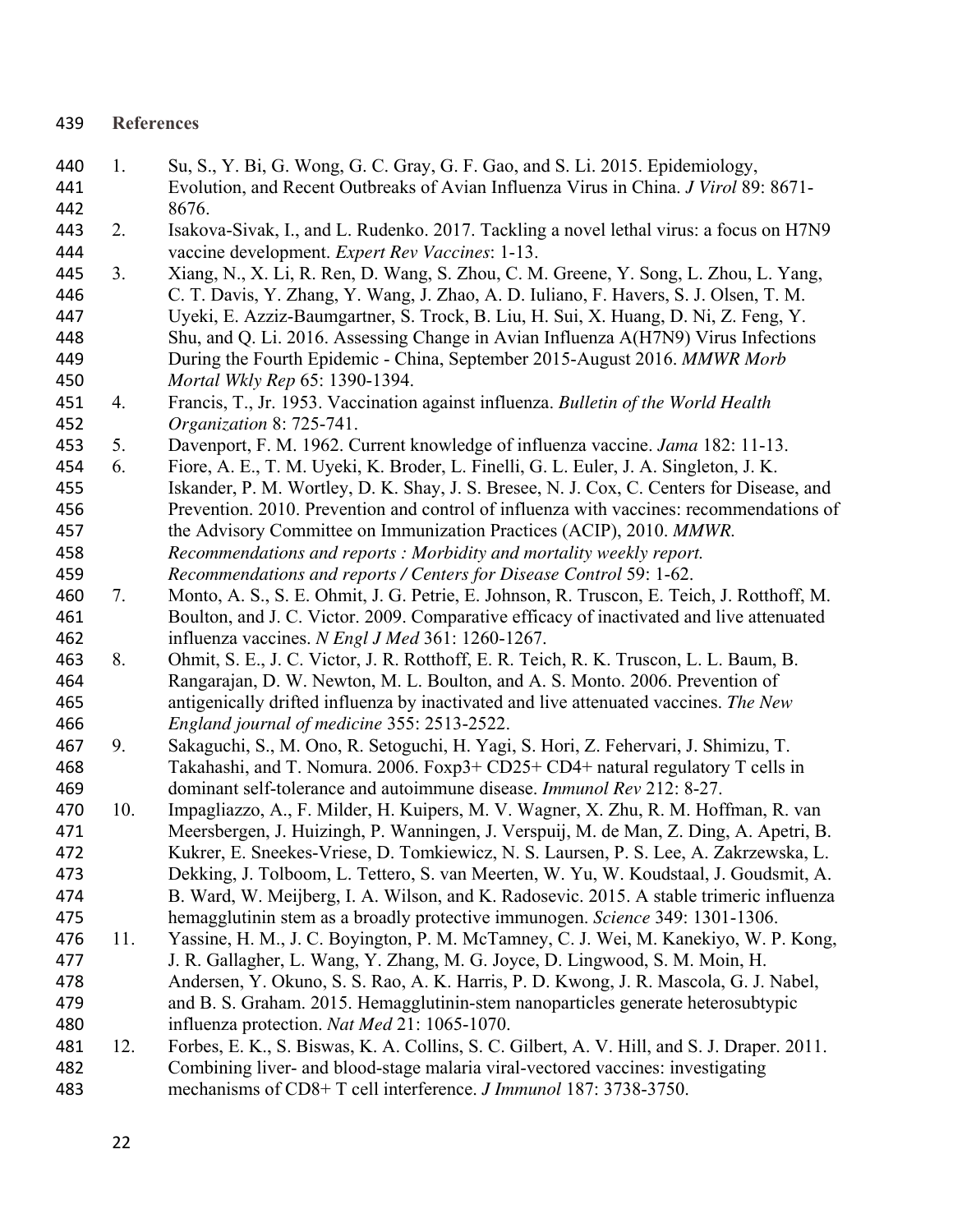| 484<br>485 | 13. | Antrobus, R. D., L. Coughlan, T. K. Berthoud, M. D. Dicks, A. V. Hill, T. Lambe, and S.<br>C. Gilbert. 2013. Clinical Assessment of a Novel Recombinant Simian Adenovirus |
|------------|-----|---------------------------------------------------------------------------------------------------------------------------------------------------------------------------|
| 486        |     | ChAdOx1 as a Vectored Vaccine Expressing Conserved Influenza A Antigens. Mol Ther.                                                                                        |
| 487        | 14. | Mullarkey, C. E., A. Boyd, A. van Laarhoven, E. A. Lefevre, B. Veronica Carr, M.                                                                                          |
| 488        |     | Baratelli, E. Molesti, N. J. Temperton, C. Butter, B. Charleston, T. Lambe, and S. C.                                                                                     |
| 489        |     | Gilbert. 2013. Improved adjuvanting of seasonal influenza vaccines: preclinical studies of                                                                                |
| 490        |     | MVA-NP+M1 coadministration with inactivated influenza vaccine. Eur J Immunol 43:                                                                                          |
|            |     |                                                                                                                                                                           |
| 491        |     | 1940-1952.                                                                                                                                                                |
| 492        | 15. | Perkins, D. L., M. Z. Lai, J. A. Smith, and M. L. Gefter. 1989. Identical peptides                                                                                        |
| 493        |     | recognized by MHC class I- and II-restricted T cells. <i>J Exp Med</i> 170: 279-289.                                                                                      |
| 494        | 16. | Kong, W. P., C. Hood, Z. Y. Yang, C. J. Wei, L. Xu, A. Garcia-Sastre, T. M. Tumpey,                                                                                       |
| 495        |     | and G. J. Nabel. 2006. Protective immunity to lethal challenge of the 1918 pandemic                                                                                       |
| 496        |     | influenza virus by vaccination. Proc Natl Acad Sci U S A 103: 15987-15991.                                                                                                |
| 497        | 17. | Miura, K., A. C. Orcutt, O. V. Muratova, L. H. Miller, A. Saul, and C. A. Long. 2008.                                                                                     |
| 498        |     | Development and characterization of a standardized ELISA including a reference serum                                                                                      |
| 499        |     | on each plate to detect antibodies induced by experimental malaria vaccines. Vaccine 26:                                                                                  |
| 500        |     | 193-200.                                                                                                                                                                  |
| 501        | 18. | de Cassan, S. C., E. K. Forbes, A. D. Douglas, A. Milicic, B. Singh, P. Gupta, V. S.                                                                                      |
| 502        |     | Chauhan, C. E. Chitnis, S. C. Gilbert, A. V. Hill, and S. J. Draper. 2011. The requirement                                                                                |
| 503        |     | for potent adjuvants to enhance the immunogenicity and protective efficacy of protein                                                                                     |
| 504        |     | vaccines can be overcome by prior immunization with a recombinant adenovirus. Journal                                                                                     |
| 505        |     | of immunology 187: 2602-2616.                                                                                                                                             |
| 506        | 19. | Douglas, A. D., S. C. de Cassan, M. D. Dicks, S. C. Gilbert, A. V. Hill, and S. J. Draper.                                                                                |
| 507        |     | 2010. Tailoring subunit vaccine immunogenicity: maximizing antibody and T cell                                                                                            |
| 508        |     | responses by using combinations of adenovirus, poxvirus and protein-adjuvant vaccines                                                                                     |
| 509        |     | against Plasmodium falciparum MSP1. Vaccine 28: 7167-7178.                                                                                                                |
| 510        | 20. | Alharbi, N. K., A. J. Spencer, A. M. Salman, C. M. Tully, S. K. Chinnakannan, T.                                                                                          |
|            |     |                                                                                                                                                                           |
| 511        |     | Lambe, Y. Yamaguchi, S. J. Morris, T. Orubu, S. J. Draper, A. V. Hill, and S. C. Gilbert.                                                                                 |
| 512        |     | 2016. Enhancing cellular immunogenicity of MVA-vectored vaccines by utilizing the                                                                                         |
| 513        |     | F11L endogenous promoter. Vaccine 34: 49-55.                                                                                                                              |
| 514        | 21. | Hill, A. V., A. Reyes-Sandoval, G. O'Hara, K. Ewer, A. Lawrie, A. Goodman, A.                                                                                             |
| 515        |     | Nicosia, A. Folgori, S. Colloca, R. Cortese, S. C. Gilbert, and S. J. Draper. 2010. Prime-                                                                                |
| 516        |     | boost vectored malaria vaccines: progress and prospects. Human vaccines 6: 78-83.                                                                                         |
| 517        | 22. | Rampling, T., K. Ewer, G. Bowyer, D. Wright, E. B. Imoukhuede, R. Payne, F. Hartnell,                                                                                     |
| 518        |     | M. Gibani, C. Bliss, A. Minhinnick, M. Wilkie, N. Venkatraman, I. Poulton, N. Lella, R.                                                                                   |
| 519        |     | Roberts, K. Sierra-Davidson, V. Krahling, E. Berrie, F. Roman, I. De Ryck, A. Nicosia,                                                                                    |
| 520        |     | N. J. Sullivan, D. A. Stanley, J. E. Ledgerwood, R. M. Schwartz, L. Siani, S. Colloca, A.                                                                                 |
| 521        |     | Folgori, S. Di Marco, R. Cortese, S. Becker, B. S. Graham, R. A. Koup, M. M. Levine,                                                                                      |
| 522        |     |                                                                                                                                                                           |
| 523        |     | V. Moorthy, A. J. Pollard, S. J. Draper, W. R. Ballou, A. Lawrie, S. C. Gilbert, and A. V.                                                                                |
| 524        |     |                                                                                                                                                                           |
|            |     | Hill. 2015. A Monovalent Chimpanzee Adenovirus Ebola Vaccine - Preliminary Report.                                                                                        |
|            |     | N Engl J Med.                                                                                                                                                             |
| 525        | 23. | Manz, R. A., A. Thiel, and A. Radbruch. 1997. Lifetime of plasma cells in the bone                                                                                        |
| 526<br>527 | 24. | marrow. Nature 388: 133-134.<br>Slifka, M. K., R. Antia, J. K. Whitmire, and R. Ahmed. 1998. Humoral immunity due to                                                      |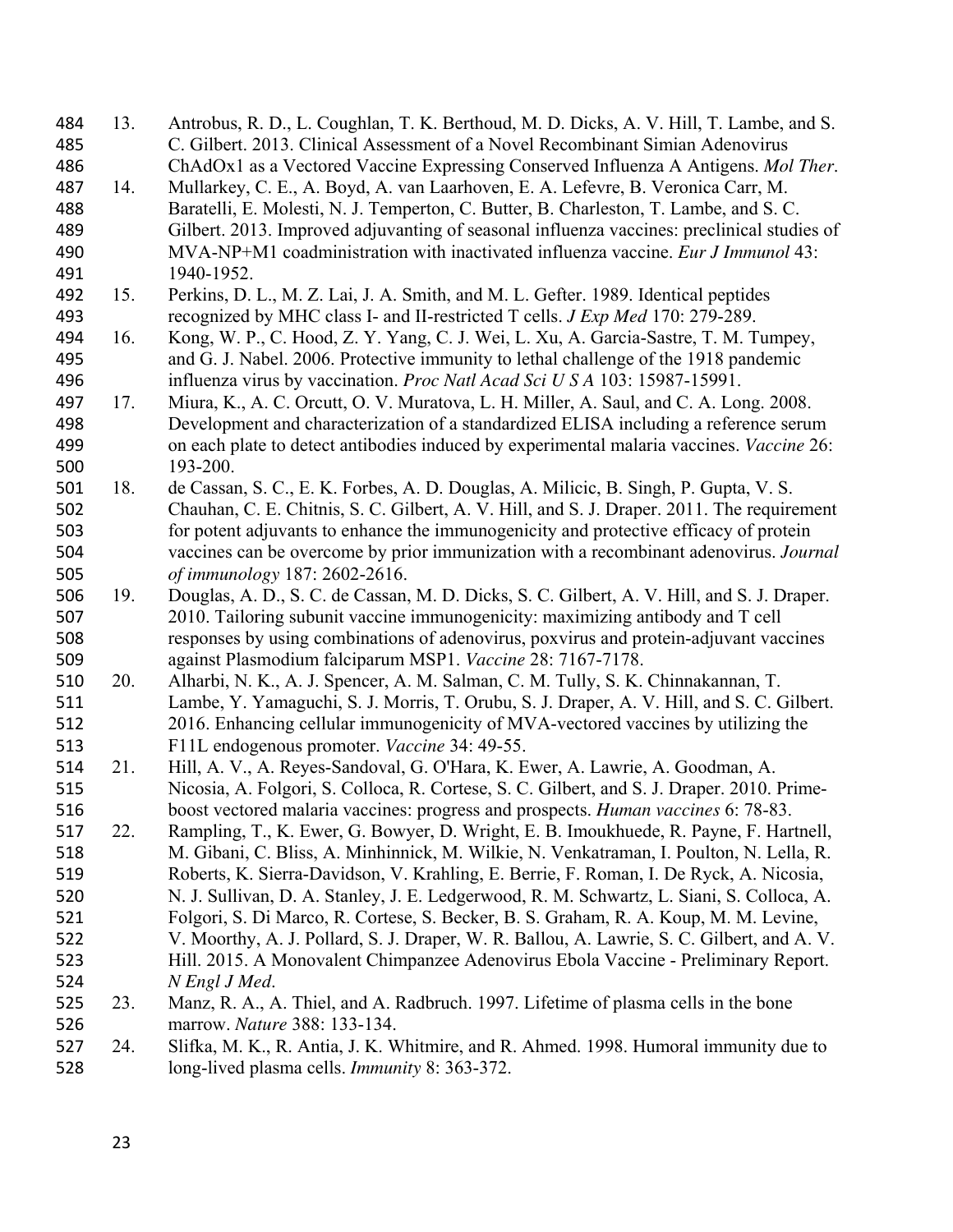25. Krammer, F., R. A. Albrecht, G. S. Tan, I. Margine, R. Hai, M. Schmolke, J. Runstadler, 529 530 S. F. Andrews, P. C. Wilson, R. J. Cox, J. J. Treanor, A. Garcia-Sastre, and P. Palese. 2014. Divergent H7 immunogens offer protection from H7N9 virus challenge. J Virol 88: 531 532 3976-3985. Cox, R. J., A. S. Madhun, S. Hauge, H. Sjursen, D. Major, M. Kuhne, K. Hoschler, M. 533 26. Saville, F. R. Vogel, W. Barclay, I. Donatelli, M. Zambon, J. Wood, and L. R. Haaheim. 534 2009. A phase I clinical trial of a PER.C6 cell grown influenza H7 virus vaccine. Vaccine 535 27: 1889-1897. 536 Couch, R. B., S. M. Patel, C. L. Wade-Bowers, and D. Nino. 2012. A randomized clinical 537 27. 538 trial of an inactivated avian influenza A (H7N7) vaccine. PLoS One 7: e49704. Bart, S. A., M. Hohenboken, G. Della Cioppa, V. Narasimhan, P. R. Dormitzer, and N. 539 28. Kanesa-Thasan. 2014. A cell culture-derived MF59-adjuvanted pandemic A/H7N9 540 vaccine is immunogenic in adults. Sci Transl Med 6: 234ra255. 541 29. Treanor, J. J., K. Kotloff, R. F. Betts, R. Belshe, F. Newman, D. Iacuzio, J. Wittes, and 542 M. Bryant. 1999. Evaluation of trivalent, live, cold-adapted (CAIV-T) and inactivated 543 (TIV) influenza vaccines in prevention of virus infection and illness following challenge 544 545 of adults with wild-type influenza A (H1N1), A (H3N2), and B viruses. Vaccine 18: 899-906. 546 Nichol, K. L., P. M. Mendelman, K. P. Mallon, L. A. Jackson, G. J. Gorse, R. B. Belshe, 547 30. W. P. Glezen, and J. Wittes. 1999. Effectiveness of live, attenuated intranasal influenza 548 virus vaccine in healthy, working adults: a randomized controlled trial. JAMA 282: 137-549 144. 550 31. Rudenko, L., I. Isakova-Sivak, A. Naykhin, I. Kiseleva, M. Stukova, M. Erofeeva, D. 551 Korenkov, V. Matyushenko, E. Sparrow, and M. P. Kieny. 2015. H7N9 live attenuated 552 influenza vaccine in healthy adults: a randomised, double-blind, placebo-controlled, 553 554 phase 1 trial. Lancet Infect Dis. 32. McMichael, A. J., F. M. Gotch, G. R. Noble, and P. A. Beare. 1983. Cytotoxic T-cell 555 556 immunity to influenza. N Engl J Med 309: 13-17. 557 33. Sridhar, S., S. Begom, A. Bermingham, K. Hoschler, W. Adamson, W. Carman, T. Bean, W. Barclay, J. J. Deeks, and A. Lalvani. 2013. Cellular immune correlates of protection 558 against symptomatic pandemic influenza. Nature medicine. 559 560 34. Price, G. E., M. R. Soboleski, C. Y. Lo, J. A. Misplon, C. Pappas, K. V. Houser, T. M. Tumpey, and S. L. Epstein. 2009. Vaccination focusing immunity on conserved antigens 561 protects mice and ferrets against virulent H1N1 and H5N1 influenza A viruses. Vaccine 562 27: 6512-6521. 563 Wilkinson, T. M., C. K. Li, C. S. Chui, A. K. Huang, M. Perkins, J. C. Liebner, R. 564 35. Lambkin-Williams, A. Gilbert, J. Oxford, B. Nicholas, K. J. Staples, T. Dong, D. C. 565 Douek, A. J. McMichael, and X. N. Xu. 2012. Preexisting influenza-specific CD4 $(+)$  T 566 567 cells correlate with disease protection against influenza challenge in humans. Nature medicine 18: 274-280. 568 Hayward, A. C., L. Wang, N. Goonetilleke, E. B. Fragaszy, A. Bermingham, A. Copas, 569 36. O. Dukes, E. R. Millett, I. Nazareth, J. S. Nguyen-Van-Tam, J. M. Watson, M. Zambon, 570 G. Flu Watch, A. M. Johnson, and A. J. McMichael. 2015. Natural T Cell-mediated 571 Protection against Seasonal and Pandemic Influenza. Results of the Flu Watch Cohort 572 573 Study. Am J Respir Crit Care Med 191: 1422-1431.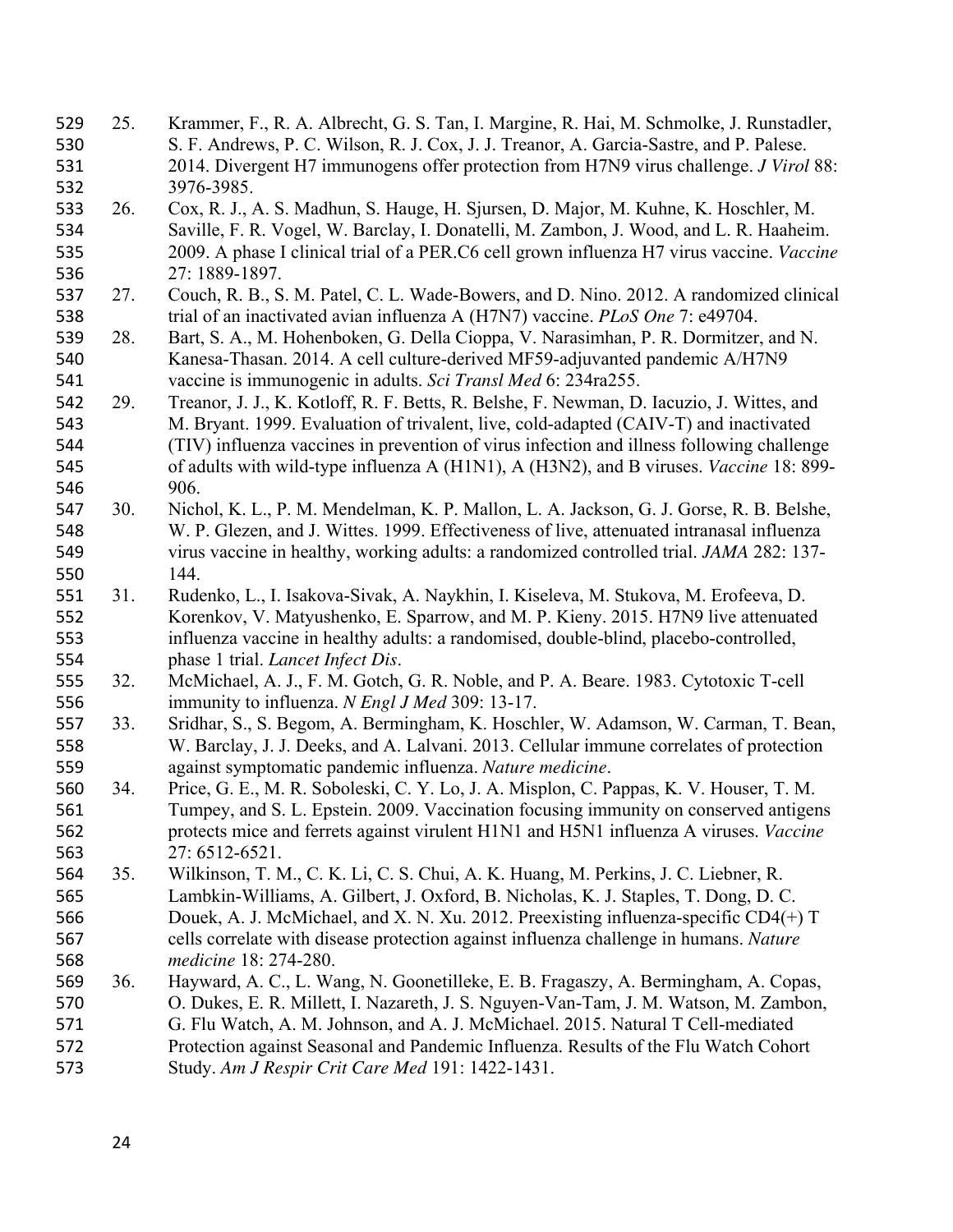- 574 37. Berthoud, T. K., M. Hamill, P. J. Lillie, L. Hwenda, K. A. Collins, K. J. Ewer, A. Milicic, 575 H. C. Poyntz, T. Lambe, H. A. Fletcher, A. V. Hill, and S. C. Gilbert. 2011. Potent CD8+ T-cell immunogenicity in humans of a novel heterosubtypic influenza A vaccine, MVA-576 577 NP+M1. Clin Infect Dis 52: 1-7.
- Elias, S. C., K. A. Collins, F. D. Halstead, P. Choudhary, C. M. Bliss, K. J. Ewer, S. H. 38. 578 Sheehy, C. J. Duncan, S. Biswas, A. V. Hill, and S. J. Draper. 2013. Assessment of 579 immune interference, antagonism, and diversion following human immunization with 580 biallelic blood-stage malaria viral-vectored vaccines and controlled malaria infection. J 581 582 *Immunol* 190: 1135-1147.
- 583 39. Forbes, E. K., S. Biswas, K. A. Collins, S. C. Gilbert, A. V. Hill, and S. J. Draper. 2011. Combining liver- and blood-stage malaria viral-vectored vaccines: investigating 584 mechanisms of CD8+ T cell interference. Journal of immunology 187: 3738-3750. 585
- Kastenmuller, W., G. Gasteiger, J. H. Gronau, R. Baier, R. Liapoci, D. H. Busch, and I. 586 40. Drexler. 2007. Cross-competition of CD8+ T cells shapes the immunodominance 587 hierarchy during boost vaccination. The Journal of experimental medicine 204: 2187-588 2198. 589
- 590 41. Kedl, R. M., W. A. Rees, D. A. Hildeman, B. Schaefer, T. Mitchell, J. Kappler, and P. Marrack. 2000. T cells compete for access to antigen-bearing antigen-presenting cells. 591 592 The Journal of experimental medicine 192: 1105-1113.
- Baur, K., K. Brinkmann, M. Schweneker, J. Patzold, C. Meisinger-Henschel, J. Hermann, 593 42. R. Steigerwald, P. Chaplin, M. Suter, and J. Hausmann. 2010. Immediate-early 594 expression of a recombinant antigen by modified vaccinia virus ankara breaks the 595 immunodominance of strong vector-specific B8R antigen in acute and memory CD8 T-596 cell responses. Journal of virology 84: 8743-8752. 597
- 598 43. Antrobus, R. D., T. K. Berthoud, C. E. Mullarkey, K. Hoschler, L. Coughlan, M. 599 Zambon, A. V. Hill, and S. C. Gilbert. 2014. Coadministration of seasonal influenza vaccine and MVA-NP+M1 simultaneously achieves potent humoral and cell-mediated 600 responses. Molecular therapy: the journal of the American Society of Gene Therapy 22: 601 602 233-238.
- 603 44. Pu, J., S. Wang, Y. Yin, G. Zhang, R. A. Carter, J. Wang, G. Xu, H. Sun, M. Wang, C. Wen, Y. Wei, D. Wang, B. Zhu, G. Lemmon, Y. Jiao, S. Duan, Q. Wang, Q. Du, M. Sun, 604 605 J. Bao, Y. Sun, J. Zhao, H. Zhang, G. Wu, J. Liu, and R. G. Webster, 2015. Evolution of the H9N2 influenza genotype that facilitated the genesis of the novel H7N9 virus. *Proc* 606 Natl Acad Sci U S A 112: 548-553. 607
- 608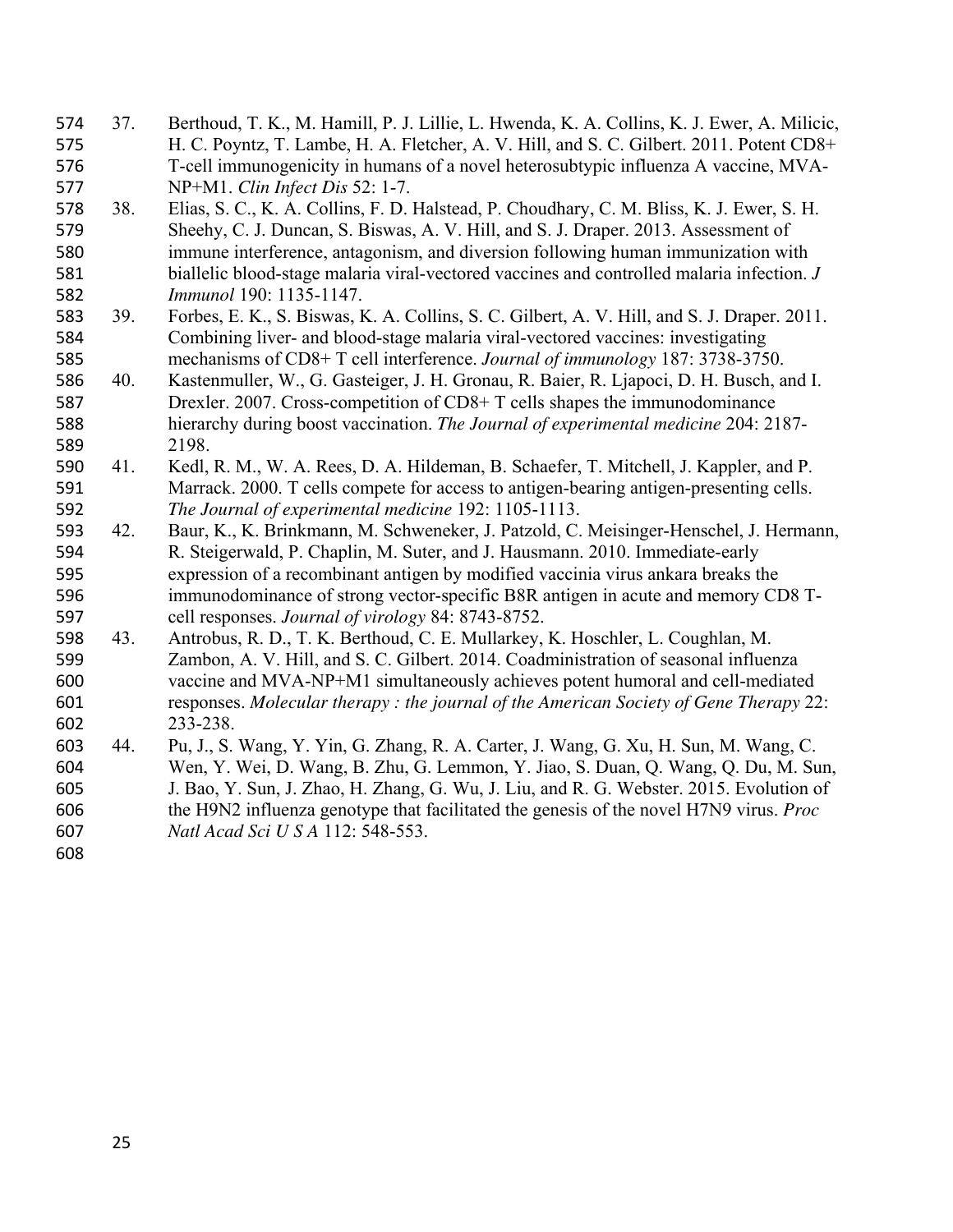### ヶヰΓ **Footnotes**

- 610 **Footnote 1**: This work has been funded by grants from the Wellcome Trust (097113/Z/11/
- 611 BVRVBZO)

### 612 **Footnote 2: Abbreviations**

- 613 Hemagglutinin (HA)
- 614 Influenza A viruses  $(IAV)$
- 615 Inactivated influenza vaccines (IIVs)
- 616 Chimpanzee Adenovirus (ChAd)
- 617 Modified Vaccinia Ankara (MVA)
- 618 Intramuscularly (i.m.)
- 619 Long-lived plasma cells (LLPCs)
- 620 Memory B cells (mBCs)
- 621 Antibody secreting cells (ASCs)
- 622 Low pathogenic avian influenza (LPAI)
- $623$  50% lethal doses (LD50)
- 624 Live attenuated influenza vaccines (LAIVs)
- 625 Spot forming units (SFU)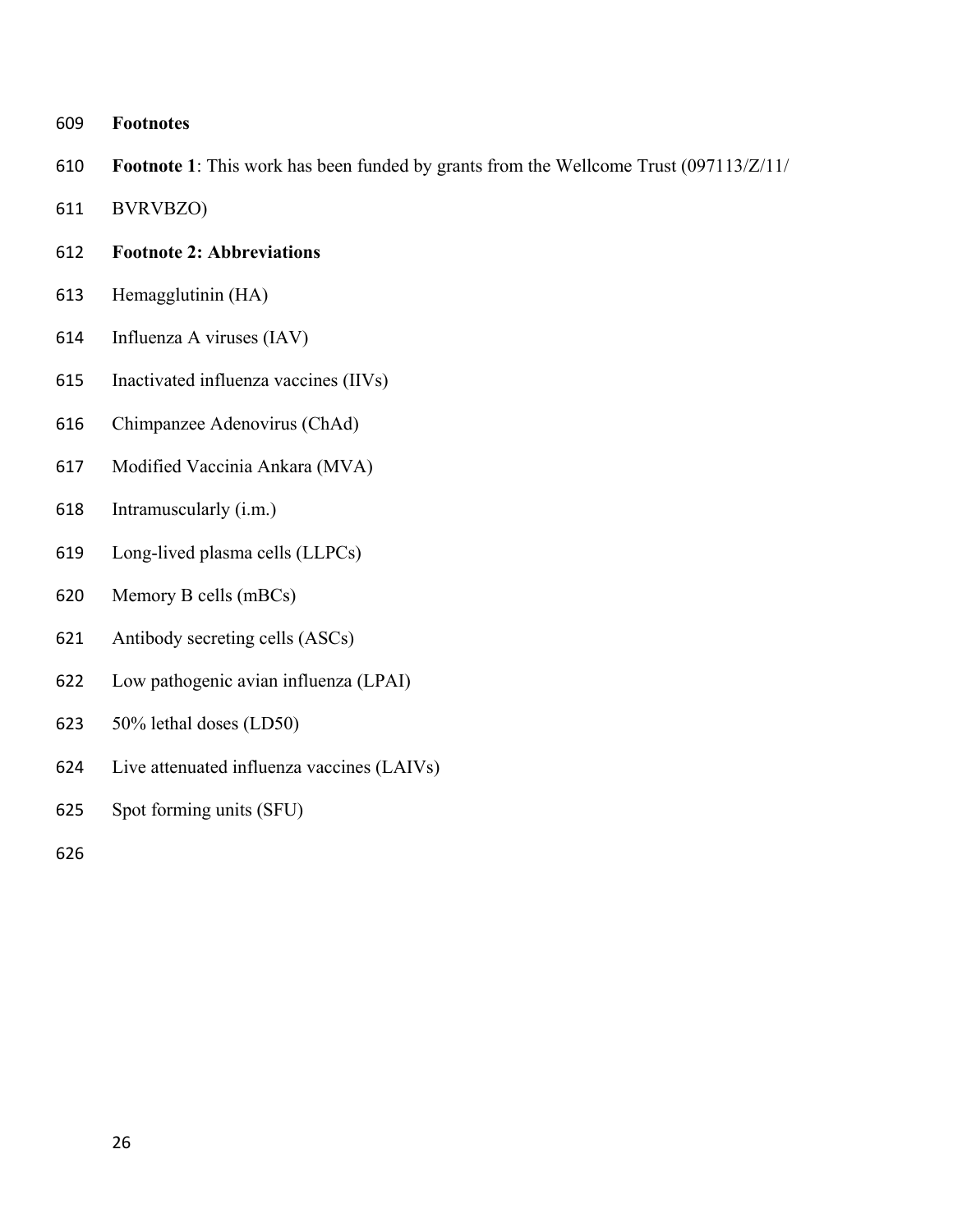627 **Figure legends & Tables** 

### 628 Figure 1: Influenza-specific immune responses generated by multi-antigen MVA-vectored 629 vaccination

630 A: BALB/c mice  $(n=5)$  were immunized i.m. with  $1x10^6$  PFU of MVA GFP(expression driven

631 by the F11 promoter) or MVA-NP+M1 (P7.5; expression driven by the P7.5 promoter) or MVA-

 $632 \quad \text{NP+M1-H5 (F11; expression driven by the F11 promoter). Splenocytes were isolated 2 weeks$ 

633 post vaccination and T cell responses were measured by *ex vivo* IFN-γ ELISpot against the

634 immunodominant BALB/c epitope in NP,  $NP<sub>147-158</sub> (TYQRTRALV)$ . Mann Whitney analysis of

635 MVA-NP+M1 (P7.5) and MVA-NP+M1 (F11) showed a significant difference of  $p=0.0079$ .

636 B:BALB/c mice  $(n=5)$  were immunized i.m. with  $1x10^6$  PFU of MVA-H5, expressing, H5HA

637 (A/Vietnam/1203/2004), or, MVA-NP+M1-H5, a bivalent vaccine expressing the same H5HA

638 antigen and the T cell fusion antigen, NP+M1. Serum was collected at 2 weeks post-vaccination

639 and total serum IgG responses were measured by ELISA against recombinant H5HA protein

 $640$  (A/Vietnam/1203/2004; BEI resources). No significant differences were observed.

641

- 642 **Figure 2: Influenza-specific immune responses generated by multi-antigen MVA-vectored** 643 **vaccination**
- 644 A: BALB/c mice  $(n=5)$  were immunized i.m. with  $1x10^6$  PFU of MVA NP+M1 (P7.5;

645 expression driven by the P7.5 promoter) or MVA-NP+M1 (F11; expression driven by the F11

646 promoter)or MVA-NP+M1(p7.5)-H7 (F11). Splenocytes were isolated 2 weeks post-vaccination

647 and T cell responses were measured by *ex vivo* IFN-γ ELISpot against the BALB/c epitope in

 $648 \text{ NP}, \text{NP}_{147-158} (\text{TYQRTRALV})$ . Responses post bivalent viral-vectored vaccine were significantly

649 higher than post MVA NP+M1 (p7.5) as assessed (\* P  $\leq$  0.05) by Kruskal-Wallis one-way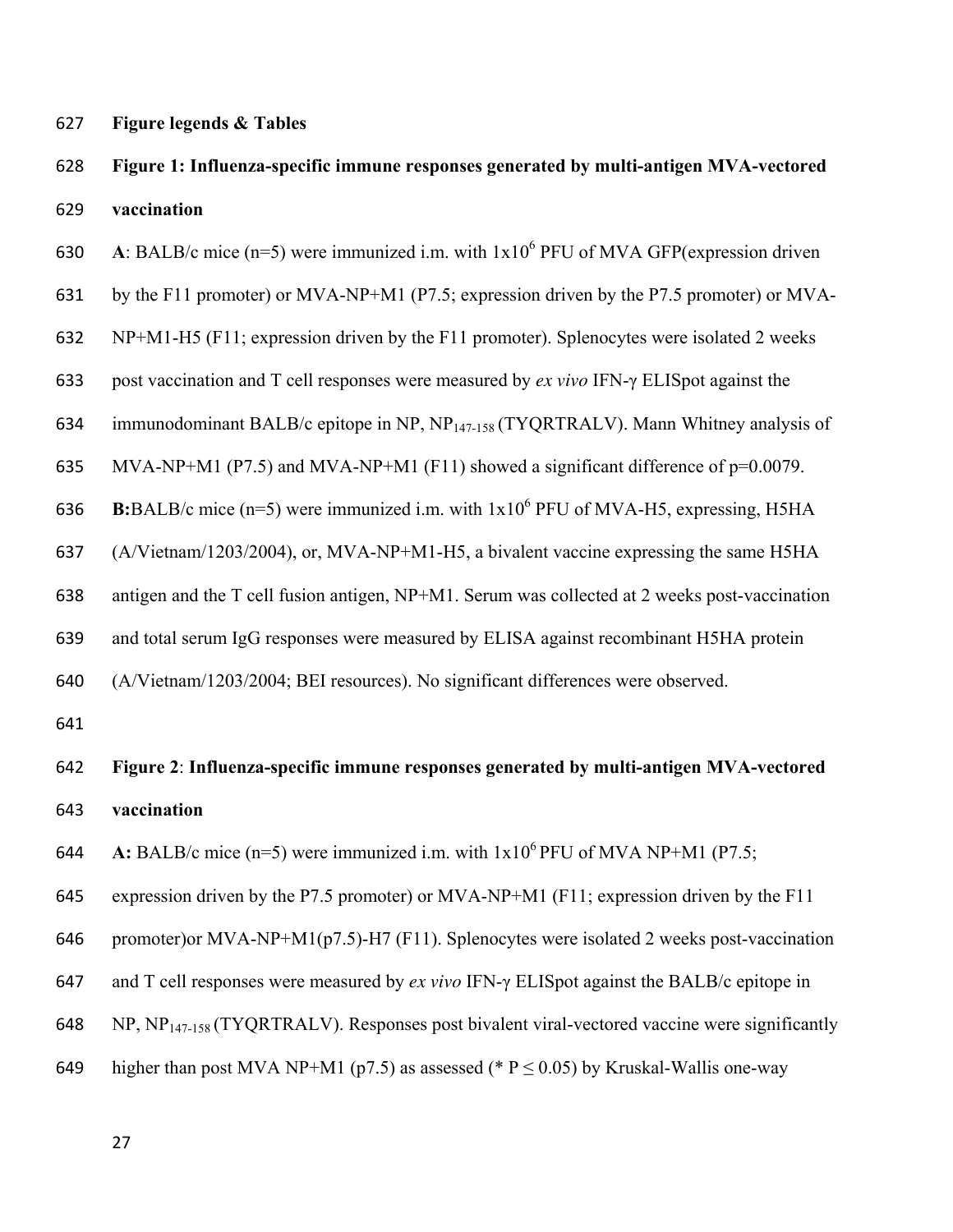650 ANOVA, with Dunn's multiple comparisons test. **B:** BALB/c mice (n=5) were immunized i.m.

651 with  $1x10^6$  PFU of MVA-H7 (p7.5), expressing, H7HA (A/Netherlands/219/2003; H7N7),

 $652$  MVA-NP+M1-H7, a bivalent vaccine expressing the same H7HA antigen and the T cell fusion

653 antigen, NP+M1. Serum was collected at 2 and 8 weeks post vaccination and total serum IgG

654 responses were measured by ELISA against recombinant H7HA (A/Netherlands/219/2003;

655 H7N7).

656

### ヶヵΑ **Figure 3**: **Influenza-specific immune responses generated by multi-antigen MVA-vectored**  658 vaccination

ヶヵΓ **A: :** BALB/c mice were immunized with ChAdOx1 viral vector vaccines encoding NP+M1 or 660 H7HA or both; either as a mixture or by administration into separate limbs. Doses administered 661 were  $2.2 \times 10^6$  iu of ChAdOx1 NP+M1 and/or  $1 \times 10^8$  iu ChAdOx1-H7. Splenocytes were isolated ヶヶヲ 2 weeks post vaccination and T cell responses were measured by *ex vivo* IFN-け ELISpot against 663 the BALB/c epitope in NP, NP147-158 (TYQRTRALV). Responses post a mixture of viral 664 vectored vaccines were lower than post ChAdOx1 NP+M1 as assessed (\*\*P  $\leq$  0.01) by Kruskal-665 Wallis one-way ANOVA, with Dunn's multiple comparisons test. No significant difference was 666 observed with the response post ChAdOx1 NP+M1 and when the response when viral vectored 667 vaccines were administered, singly, into separate limbs. Data representative of two experiments. ヶヶΒ **B:** BALB/c mice were immunized with 10µg of H7 protein or ChAdOx1 viral vector vaccines ヶヶΓ encoding NP+M1 or H7HA or both; either as a mixture or by administration into separate limbs. 670 Doses adminstered were  $2.2x10^6$  IU of ChAdOx1 NP+M1 and/or  $1x10^8$  IU ChAdOx1-H7. Total 671 serum IgG responses at all time points against recombinant H7HA protein 672 A/Netherlands/219/2003 are shown. Data representative of two experiments.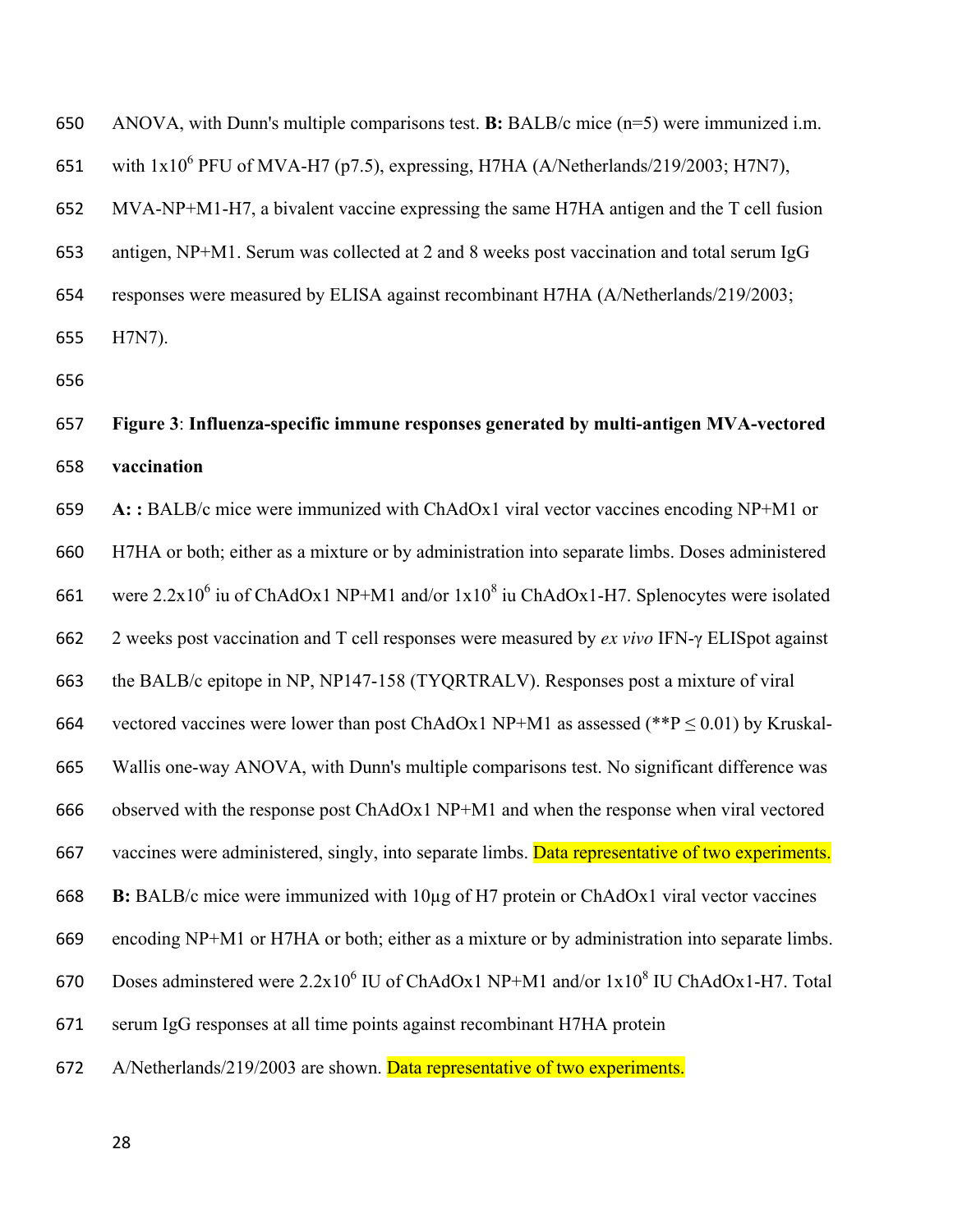| 674 | Figure 4: Influenza-specific T cell responses following prime-boost viral-vectored                       |
|-----|----------------------------------------------------------------------------------------------------------|
| 675 | vaccination                                                                                              |
| 676 | BALB/c mice were immunized with ChAdOx1 viral vector vaccines encoding NP+M1 or H7HA                     |
| 677 | or both by administration into separate limbs. Doses administered were 2.2x10 <sup>6</sup> IU of ChAdOx1 |
| 678 | NP+M1 and/or $1x10^8$ IU ChAdOx1-H7. Eight weeks later all mice were boosted with $1x10^6$ PFU           |
| 679 | MVA-NP+M1-H7. Splenocytes were isolated 2 weeks post vaccination and T cell responses                    |
| 680 | were measured by <i>ex vivo</i> IFN-γ ELISpot against                                                    |
| 681 | A: the BALB/c epitope in NP, $NP_{147-158}$ (TYQRTRALV). Post-boost, T cell responses were               |
| 682 | greater when ChAdOx1 NP+M1 was used as a prime as compared to a prime with ChAdOx1                       |
| 683 | HA7 ( $(*p \le 0.01)$ by Kruskal-Wallis one-way ANOVA, with Dunn's multiple comparisons                  |
| 684 | test). No other significant differences were measured. Data representative of two experiments.           |
| 685 | B: H7HA peptide pools, representative of H7HA from A/Netherlands/219/2003 (H7N7). Post                   |
| 686 | boost, T cell responses were greater when ChAdOx1 HA7 was used as a prime as compared to                 |
| 687 | priming with ChAdOx1 NP+M1 ( $(***P \le 0.001)$ by Kruskal-Wallis one-way ANOVA, with                    |
| 688 | Dunn's multiple comparisons test). No other significant differences were measured. Data                  |
| 689 | representative of two experiments.                                                                       |
| 690 | C: H7HA peptide pools representative of regions of amino acid sequence diversity in the HA of            |
| 691 | A/Anhui/1/2013 (H7N9) and A/Shanghai/1/2013 (H7N9) when compared to the vaccine insert                   |

- 692 A/Netherlands/219/2003 (H7N7). Post boost, T cell responses were greater when ChAdOx1
- 693 HA7 was used as a prime as compared to priming with ChAdOx1 NP+M1 ( $(*p \le 0.01)$  by
- ヶΓヴ Kruskal-Wallis one-way Anova, with Dunn's multiple comparisons test). No other significant
- 695 differences were measured. Data representative of two experiments.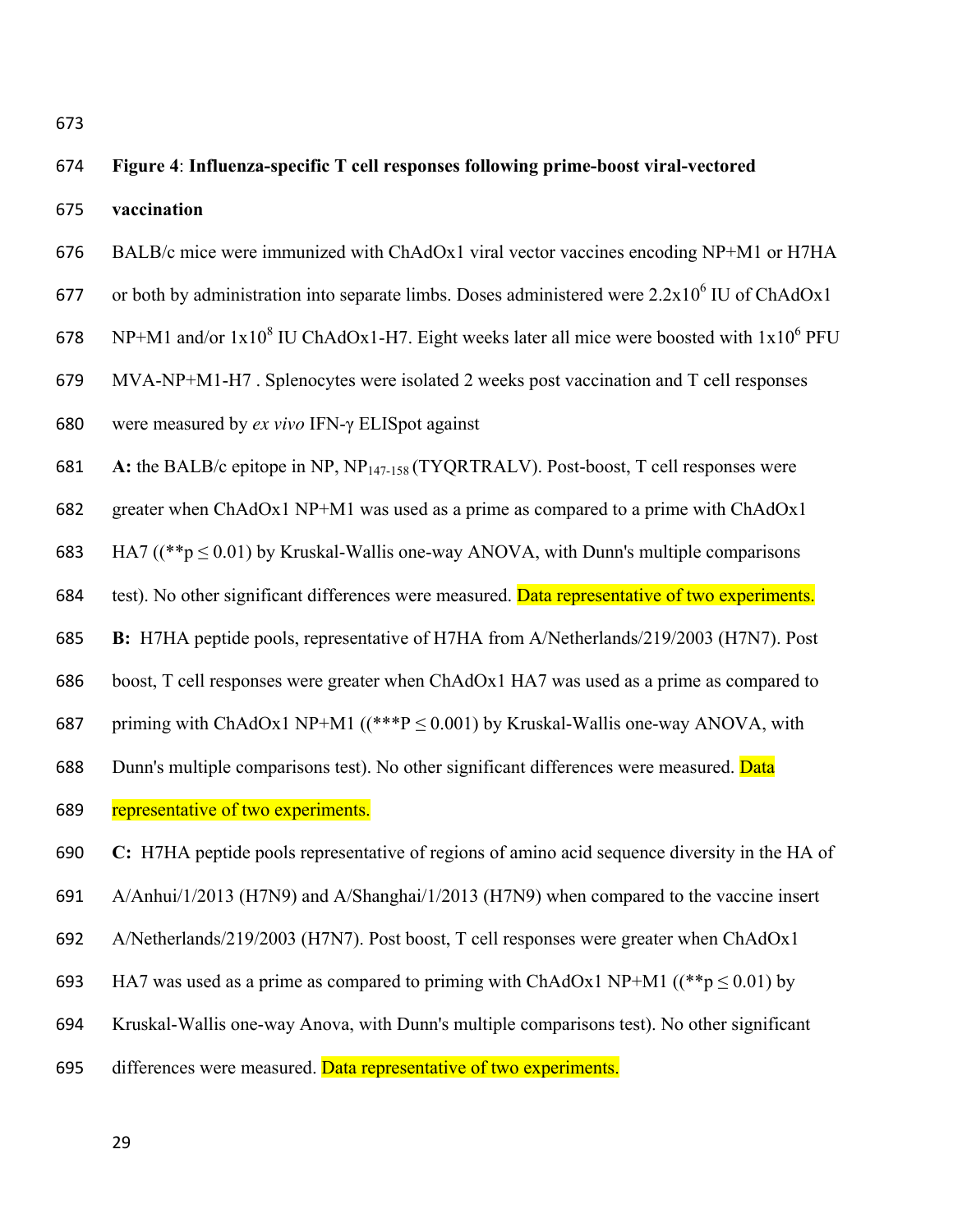ヶΓヶ

| 697 | Figure 5: Influenza-specific B cell responses following prime-boost viral-vectored            |
|-----|-----------------------------------------------------------------------------------------------|
| 698 | vaccination. BALB/c mice were immunized with ChAdOx1 viral vector vaccines encoding           |
| 699 | NP+M1 or H7HA or both by administration into separate limbs. Doses administered were          |
| 700 | $2.2x106$ IU of ChAdOx1 NP+M1 and/or $1x108$ IU ChAdOx1-H7. Eight weeks later all mice        |
| 701 | were boosted with $1x10^6$ PFU MVA-NP+M1-H7. A: Total serum IgG responses at indicated        |
| 702 | time points post-boost against recombinant H7HA protein A/Netherlands/219/2003 are shown.     |
| 703 | Serum responses were higher in mice that were primed with ChAdOx1 HA7, either alone or in     |
| 704 | combination with ChAdOx1 NP+M1. Data representative of two experiments. B: IgG H7HA-          |
| 705 | specific ASC ELISpot ex vivo responses to H7HA (A/Netherlands/219/2003) in BALB/c mice        |
| 706 | $(n=4-6)$ 18 weeks post boost vaccination with MVA-NP+M1-H7 are shown. A greater number of    |
| 707 | IgG SFUs were observed from mice primed with ChAdOx1 HA7 and boosted with MVA-                |
| 708 | NP+M1-H7 as compared to mice vaccinated with protein alone as assessed (*p $\leq$ 0.05) by    |
| 709 | Kruskal-Wallis one-way ANOVA, with Dunn's multiple comparisons test. C: Total IgG ASC         |
| 710 | ELISpot ex vivo responses in BALB/c mice $(n=4-6)$ 18 weeks post boost vaccination with MVA-  |
| 711 | NP+M1-H7. Post vaccination, there were a greater number of IgG SFU isolated from mice         |
| 712 | primed and boosted (ChAdOx1 NP+M1 followed by MVA-NP+M1-H7) as compared to naïve              |
| 713 | mice as assessed (* $P \le 0.05$ ) by Kruskal-Wallis one-way ANOVA, with Dunn's multiple      |
| 714 | comparisons test.                                                                             |
| 715 |                                                                                               |
| 716 | Figure 6: Bivalent viral vectors provide in vivo protection against influenza viral challenge |
| 717 | Balb/c mice were unvaccinated or received an irrelevant ChAdOx1 prime and MVA boost           |

718 vaccination. All other groups were vaccinated as described and three weeks after the last